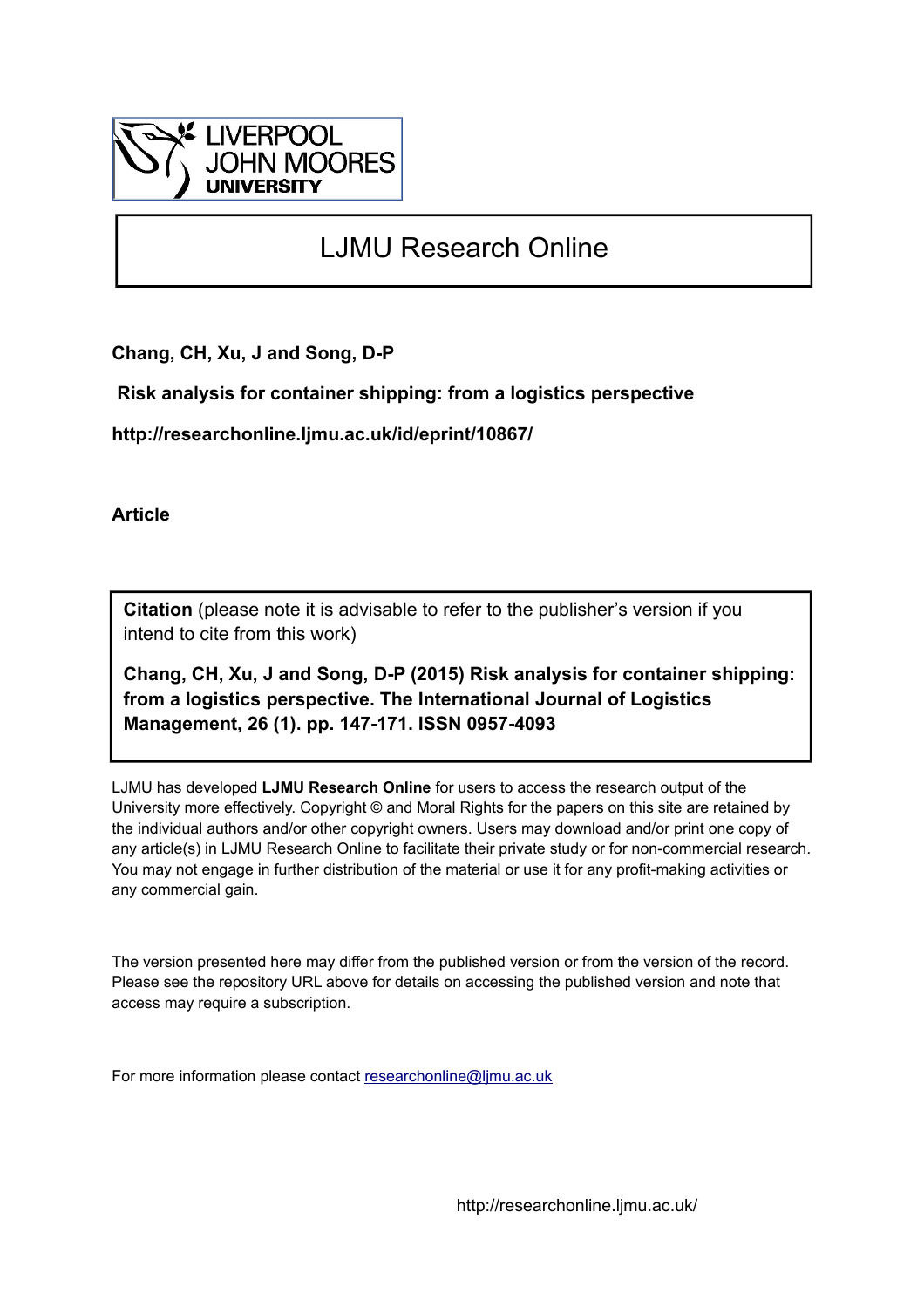## **Risk Analysis for Container Shipping: From a Logistics Perspective**

## **1. Introduction**

Over the past decade in the container shipping business, the issue of risk has attracted considerable attention in academia. Previous studies addressed various types of risk in relation to container shipping, e.g., technical risk, market risk, business risk, and operational risk (Ewert, 2008). Technical risk refers generally to loss arising from activities such as ship or equipment design and engineering, manufacturing, technological processes, and test procedures. In the shipping industry, market risk includes revenue and investment risk (Kavussanos *et al*., 2003); this refers to unforeseen and detrimental changes in demand and supply (Rodrigue *et al*., 2011). Business risk relates to the nature of the business and it "deals with such matters as future prices, sales or the cost of inputs" (Yip and Lun, 2009, p.153). In container shipping operation, the main business risk relates to the action of increasing capacity so as to take advantage of economies of scale (Yip and Lun, 2009). Operational risk is "the possibility of an event associated with the focal firm that may affect the firm's internal ability to produce goods and services, quality and timeliness of production, and/or the profitability of the company" (Manuj *et al*., 2008, p.139). Essentially, this arises from the logistics processes.

Within this complex picture of risk in container shipping, this paper attempts to address one group of these risks - the operational risk. Container shipping involves multiple entities including shippers, forwarders, hauliers, terminal operators, and shipping companies. The complex operations within and between these entities and the long distance of physical process may give rise to various types of operational risks, which could negatively impact on the performance of container shipping companies. In order to tackle this issue, it is important for shipping companies to know what these risks are and how they affect the shipping operations. Unless there is an unlimited resource, which could be employed to mitigate the risks, shipping companies will always have to prioritise their resources to mitigate those risks which are most imminent and significant. This makes it important to analyse the extent to which each risk affects a shipping company's performance and to identify the relative importance of each risk factor.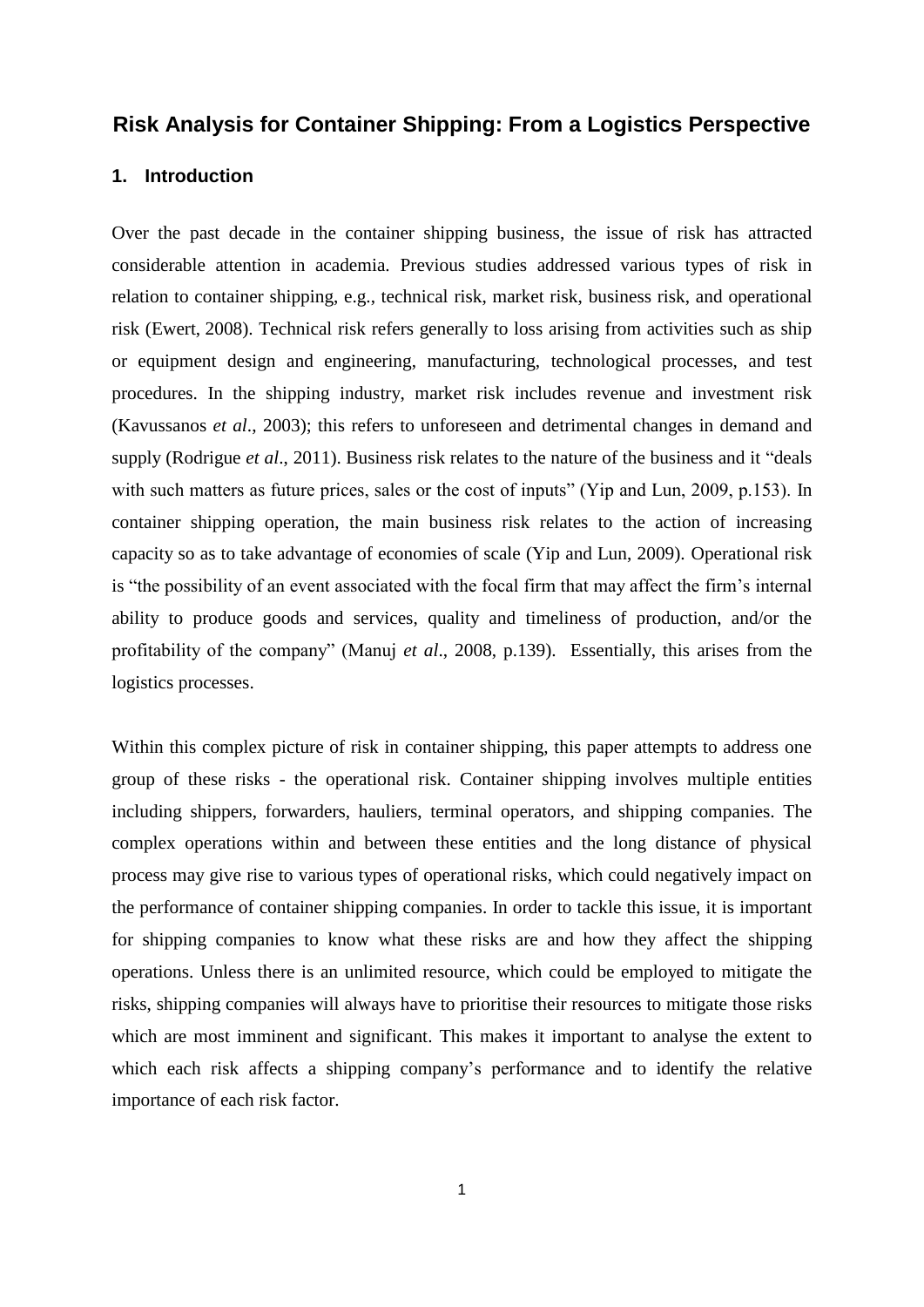With regard to the operational risk in container shipping, a number of studies need to be mentioned. Drewry (2009) identified a list of business process risks and asset risks in container transport and logistics. These included documentation, booking and invoicing errors, errors in customs regulatory compliance and in security compliance, strikes and transport congestions, theft and cargo loss or damage, piracy, and terrorist attacks. Based on the micro-data of individual vessel accidents which occurred in America from 1981 to 1989, Talley (1996) found that unlicensed operators (versus licensed operators) and smaller ship size (versus large ship size) contributed to the increase of risk and severity of cargo damage in container shipping. He also suggested that the risks and severity of damage are greater in collision and fire/explosion incidents than in groundings. Tseng *et al*. (2012) analysed the risks of cargo damage for aquatic products of refrigerated containers based on a questionnaire survey in various maritime communities in Taiwan, including container carriers, ocean freight forwarders, and container terminal operators. They found that "container data setting errors" is the top factor of both perceived risk and severity of risk.

Fu *et al.* (2010) reported that piracy has been a significant threat which forced several major container liners to alter their service routes. They focused on the Far East-Europe container liner shipping service and proposed a simulation-related economic model using history data to explain the impact of piracy. Inappropriate empty container repositioning could incur significant costs to shipping lines (Song and Dong, 2011) and it is thus considered as a risk in container shipping. Song *et al*. (2005) stated that empty container transportation incurred approximately USD 15 billion for the world containership fleet in 2002. Drewry (2006) reported that empty containers have accounted for at least 20 per cent of global port handling activity ever since 1998. The service schedule's unreliability is also a risk factor in container shipping since it could lead to transportation delays and affect shipping companies' reputations. Notteboom (2006) investigated the sources of schedule unreliability on the East Asia-Europe route and identified several sources which led to the service schedule's unreliability, including waiting time and delays caused by port strikes, unstable weather and sea conditions, port/terminal/transport congestion, and port/terminal productivity being below expectations. Qi and Song (2012) pointed out that the lack of appropriately designed flexible liner service schedules would lead to service unreliability. Notteboom and Vernimmen (2009) used a cost model to simulate the impact of bunker cost changes on the operational costs of liner services. The results showed that oil price rise may force shipping lines to reduce speed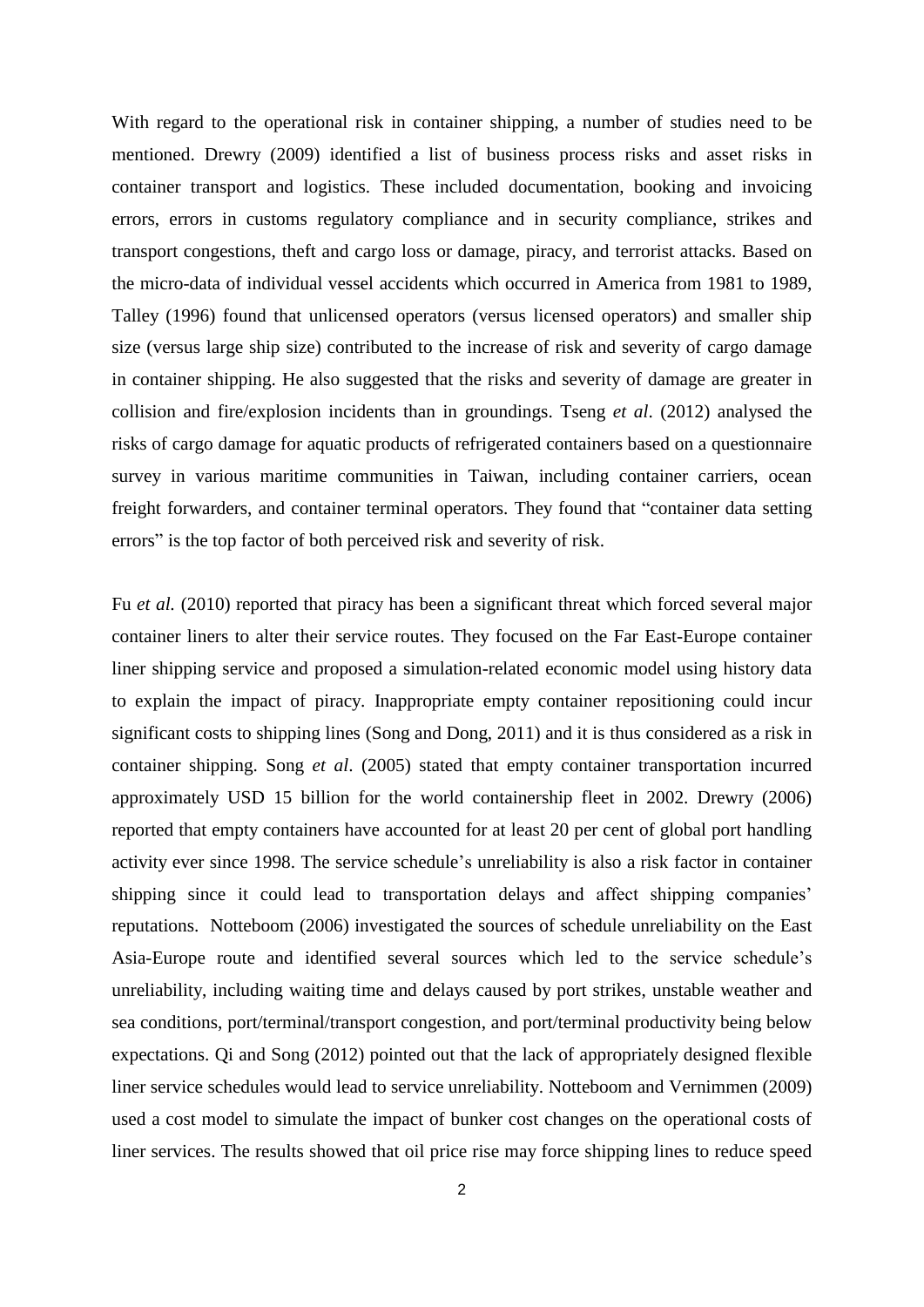which may increase their operational costs and operational risks. Yang (2010; 2011) investigated the impact of the container security initiative (CSI) on Taiwan's shipping industry. The CSI is a programme imposed by US after 9/11, which requires that an inbound container or cargo from foreign commercial ports be pre-inspected in order to strengthen the US nation security. They identified several CSI-related risk factors including "cargo cannot make a shipment on time and shut out by customs authority", "cargo handling time delay", "longer lead time of data entering", and "various transmission systems". It was reported that "cargo cannot be shipped on time and is shut out by the customs authority" is the top CSIrelated factor in terms of risk severity.

The above studies have provided a valuable insight into the operational risks faced by container ship companies in their operations. However, each of these studies has only focused on one or several operational risk factors and no studies have inclusively examined all the possible operational risks faced by a container shipping company and evaluated the relative importance of each of them. Indeed, such a study would be useful as when the attainable resources are limited, the shipping company will have to make a decision on how to mitigate its operational risks more strategically and efficiently. Obviously, more investment should be made on mitigating those risks that are of great significance and less investment on those of less significance.

Against this background, the authors conducted a comprehensive study of the risks a container shipping company may face in providing services in shipping supply chains; this paper reports on the research process and research findings of that study. The study aimed at answering two questions; one is what are the risk factors in container shipping operations, and the other is which risk factors are relatively more significant than the others in a shipping company. By answering these two questions, it is hoped that the study will provide a clear insight into the totality of the operational risks faced by a shipping company,<sup>i</sup> and assist the shipping company managers in making better and more strategic risk mitigation decisions.

The remainder of this paper is organised as follows: Section 2 presents the research methods used in this study. Section 3 includes data collection and analysis, and the research results. In Section 4, a discussion is conducted along with an explanation of this paper's contribution. Finally Section 5 presents the conclusions.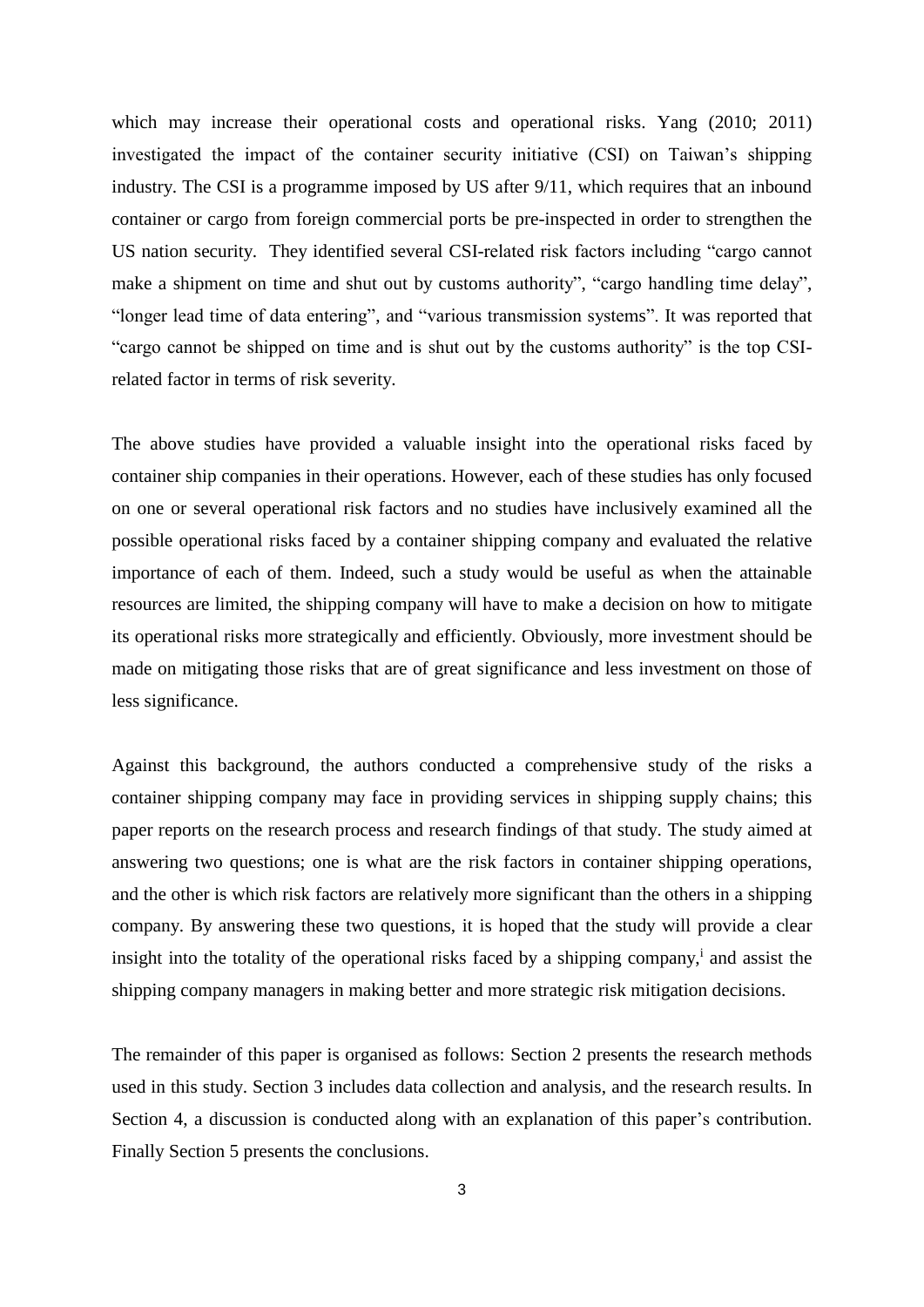## **2. Research Methods**

As illustrated in Figure 1, in order to answer the two research questions presented in Section 1, three research steps were taken, namely, "risk identification", "risk measurement", and "risk analysis". "Risk identification" was purposed to answer the first research question. A thorough literature review was first conducted to identify all the risk factors addressed in previous studies; and an interview survey was then conducted to validate the results obtained from the literature review and to identify additional risk factors. Research Question 2 was approached through "risk measurement" and "risk analysis". "Risk measurement" was conducted based on a questionnaire survey with five-point Likert scale; and "risk analysis" was conducted by ranking the scale of each risk factor and mapping them to explore their relative significance. A more detailed description of these steps will be presented later in this section.





Source: the Authors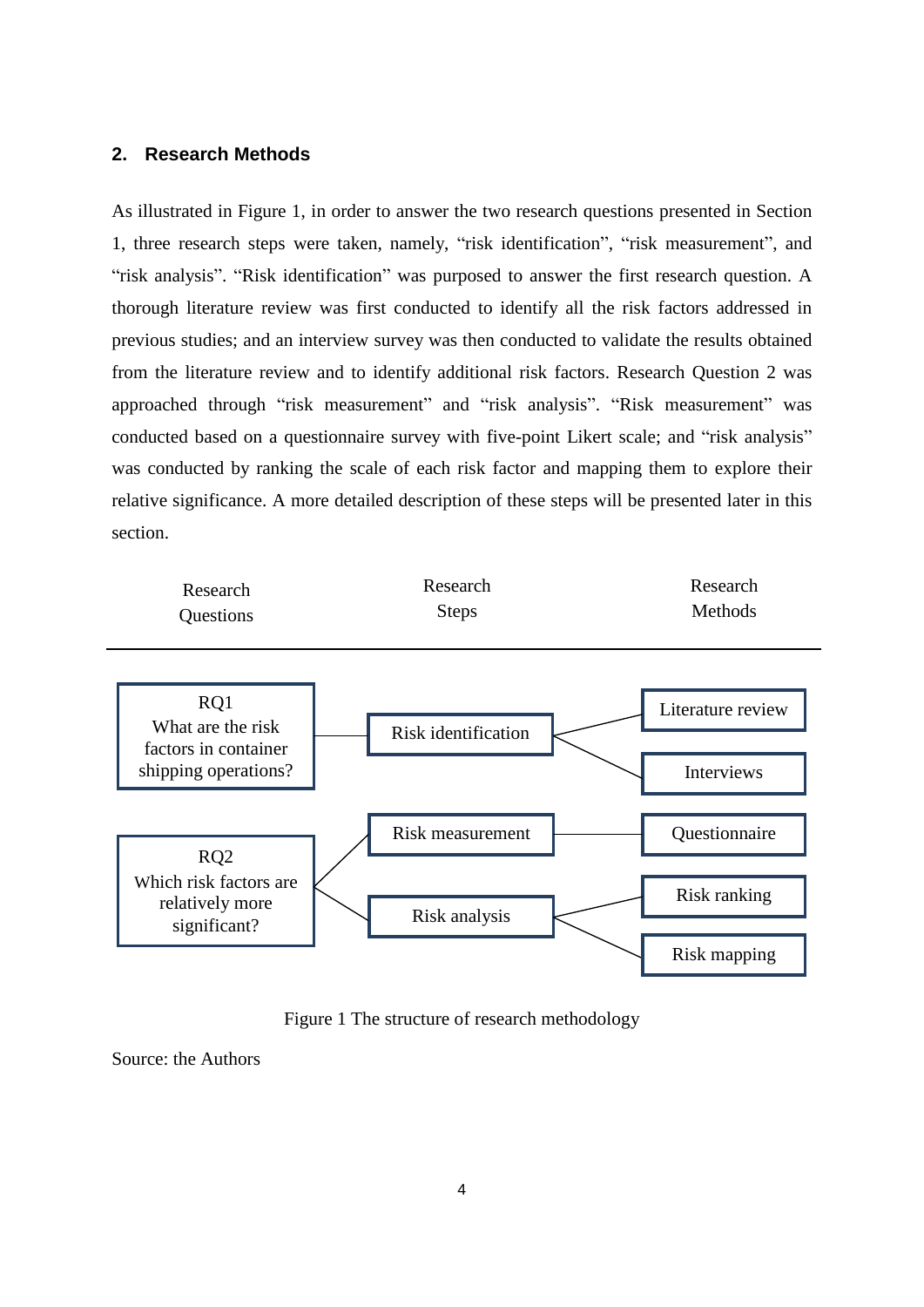This study used the Taiwan container shipping industry as a case study. Because of its island geography, Taiwan relies heavily on international trade and most of the manufacturing materials are imported by ships. According to official statistics (Ministry of Transportation and Communications, 2011), around 99% of Taiwan's international trades are transported by sea. Obviously, the shipping industry plays a very important role in Taiwan's economy. It is thus believed that a case study of Taiwan can provide useful insight into the risk issues in a wider maritime context, and the findings obtained through the case study should be generally applicable to other countries where container shipping also plays an important role in the economies.

In order to identify and analyse the risks faced by a container shipping company in their operations in an inclusive and integrated manner, the study approached the issue from a logistics point of view, that is to view and analyse the risks from the perspective of three major flows in maritime logistics operations - information flow, physical flow, and payment flow. Information flow refers to large collection and transfer of information/knowledge between manufacturers, transportation companies, and retailers and customers (Paixão and Marlow, 2003; Spekman and Davis, 2004; Creazza *et al*., 2010). Physical flow refers to the transfer of goods including raw materials, finished goods, and return/recycle products from the business sector to the customer sector (Paixão and Marlow, 2003; Spekman and Davis, 2004; Creazza *et al*., 2010). Payment flow refers to monetary payments from the customer sector to the business sector (Lambert *et al*., 1998; Spekman and Davis, 2004). It is reasonable to believe that approaching from the perspective of these three flows would cover all the elements in shipping companies' operations and thus the possible risks associated with these operation elements would be inclusively identified given that a sound research method will be used.

Figure 2 illustrates the logistics flows amongst the relevant entities in container shipping business whereby are included the three flows and multiple entities such as shipping company, other transport companies, agency related companies, consigner, consignee, and bank. The information flow starts from the consignee who connects with the consignor for the trade and with other entities for the cargo transportation. Other entities also connect with each other by means of information flows. The physical flow starts from the consignor through transport companies and shipping company to the consignee. In terms of payment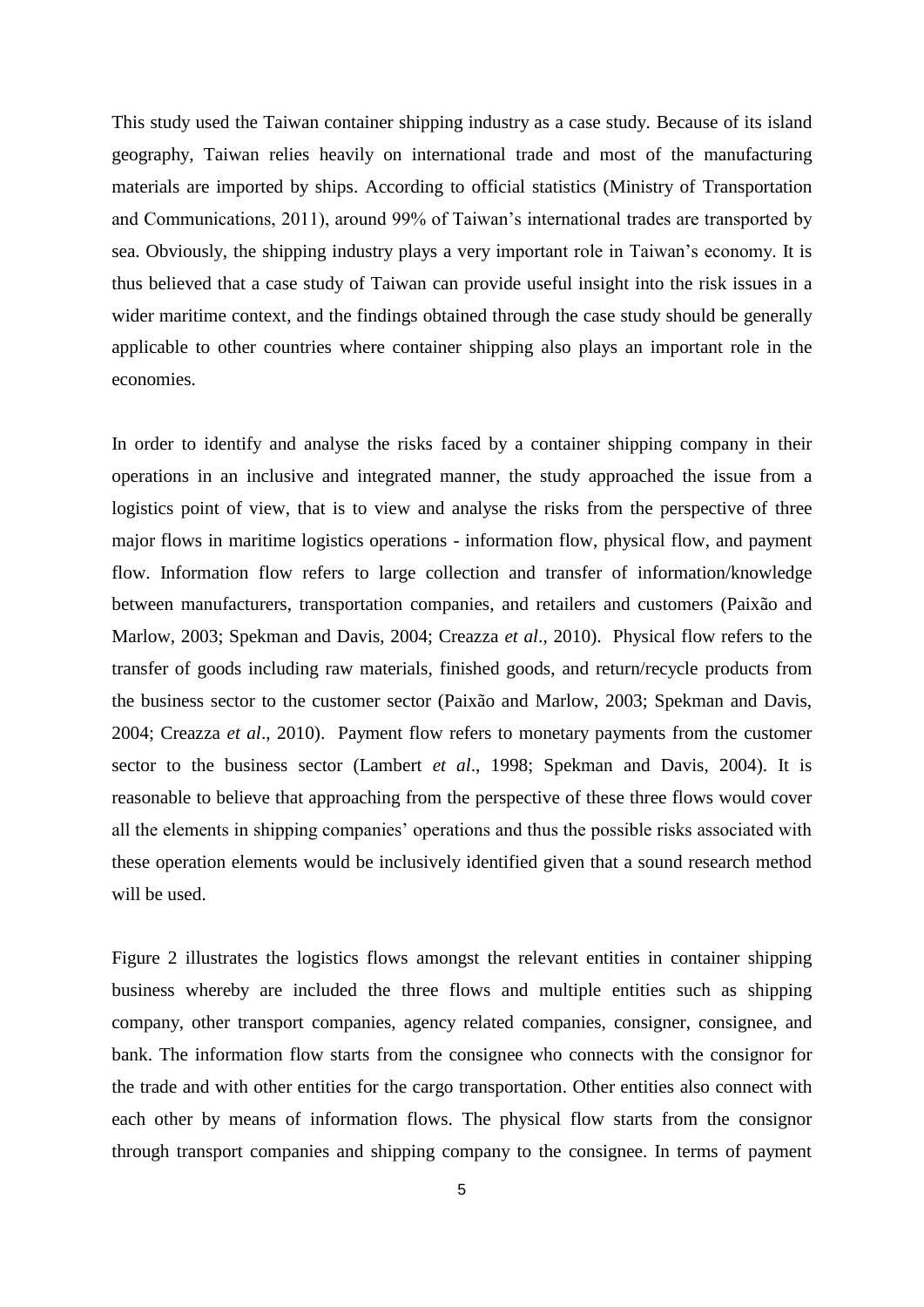flow, the consignor and/or the consignee pay the transportation fee to agency related companies, transport companies, and the shipping company. The consignee also pays the cargo fee to the consignor through the international banks.



Figure 2 The three flows in container shipping services

Source: the Authors

In order to answer the research questions, we need to firstly identify all the possible risks and then measure the risks so that a detailed risk analysis can be conducted. Risk identification is a "What" and "Why" type of question, it should therefore be better answered through a qualitative method. Risk measurement, however, is normally quantitative in nature pertaining to questions concerning "How much" or "How many", it would therefore be appropriate to be approached through a quantitative method.

## *Risk Identification*

For risk identification, in order to be inclusive, we firstly identified all the risk factors addressed in previous studies through an extensive literature review (Section 3.1). Review of previous studies, data and documents to identify risk is a common method used in risk analysis studies (Waters, 2007). In view of the fact that there are limited studies on operational risks in container shipping, we broadened our review to include studies on operational risks in general supply chains. The risks are categorised according to the three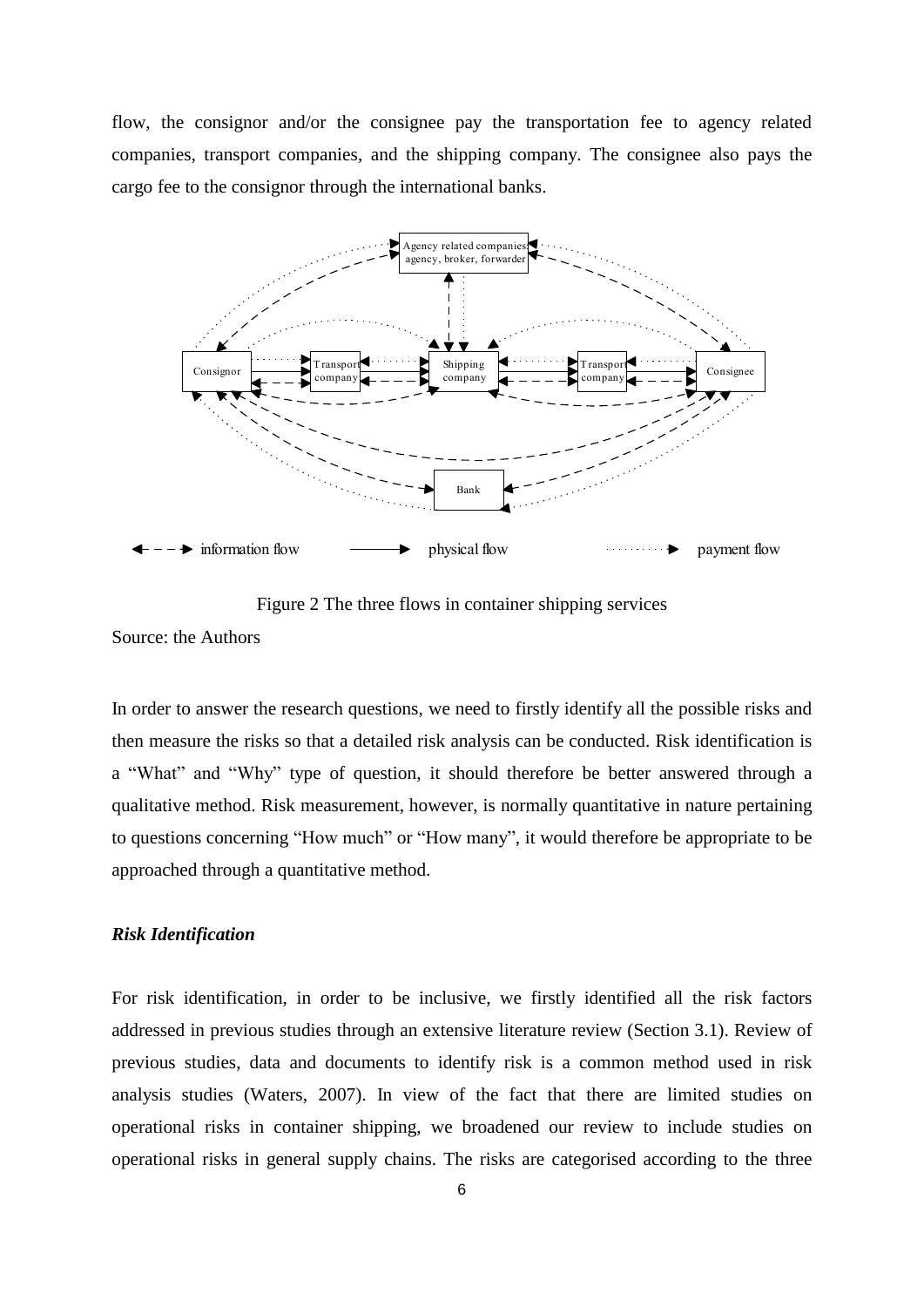flows, and they are referred to as risks associated with information flow, risks associated with physical flow, and risks associated with payment flow.

Following the above step, in order to validate whether the risks addressed in the broad range of literature are applicable to container shipping and whether there are any other risks that have not been addressed in literature but exist in practice and should therefore be included in the study, we conducted face-to-face interviews in late 2011 with a number of container shipping company managers (Section 3.2). A major advantage of using face-to-face interview is that we can obtain richer and more clarified insight into the issue of concern from the interviewees, which may not be attainable from a quantitative survey. As Water (2007) suggested, when the risks are unclear and complex, to clarify the ambiguity, interview is perhaps the most suitable way to collect new information from the people who are most familiar with conditions. Notably, this survey method has been also used in several previous studies addressing similar topics; e.g. Yang (2011) used this method in his study to validate and identify security risk factors in Taiwan's maritime supply chain; Jüttner *et al*. (2003) used this method to confirm supply chain risk management strategies identified from existing literature and identify additional strategies.

The interviews were conducted with seven senior managers from two shipping companies. Although only two companies were selected, it is reasonable to believe that the findings obtained from the interviews with the managers therefrom are valid and reliable. This is because that these two companies are among the top 3 shipping companies in Taiwan and top 25 in the world in terms of company size and market share. Notably, the container shipping industry is an oligopoly industry; according to Alphaliner (2013), the top 25 shipping companies occupy almost 60% of the shipping market in the world. Views expressed by the mangers in two of these companies should, to a good extent, be able to represent the views of the industry.

In order to obtain a balanced view from different professional areas, the invited interviewees consisted of two information managers, two vice presidents and three senior operation managers. Open questions were used in the interview, and the interviewees were asked to comment on a list of identified risk elements and factors. They were also asked to add the risk factors which they had noted in practice and believed ought to be included in the list.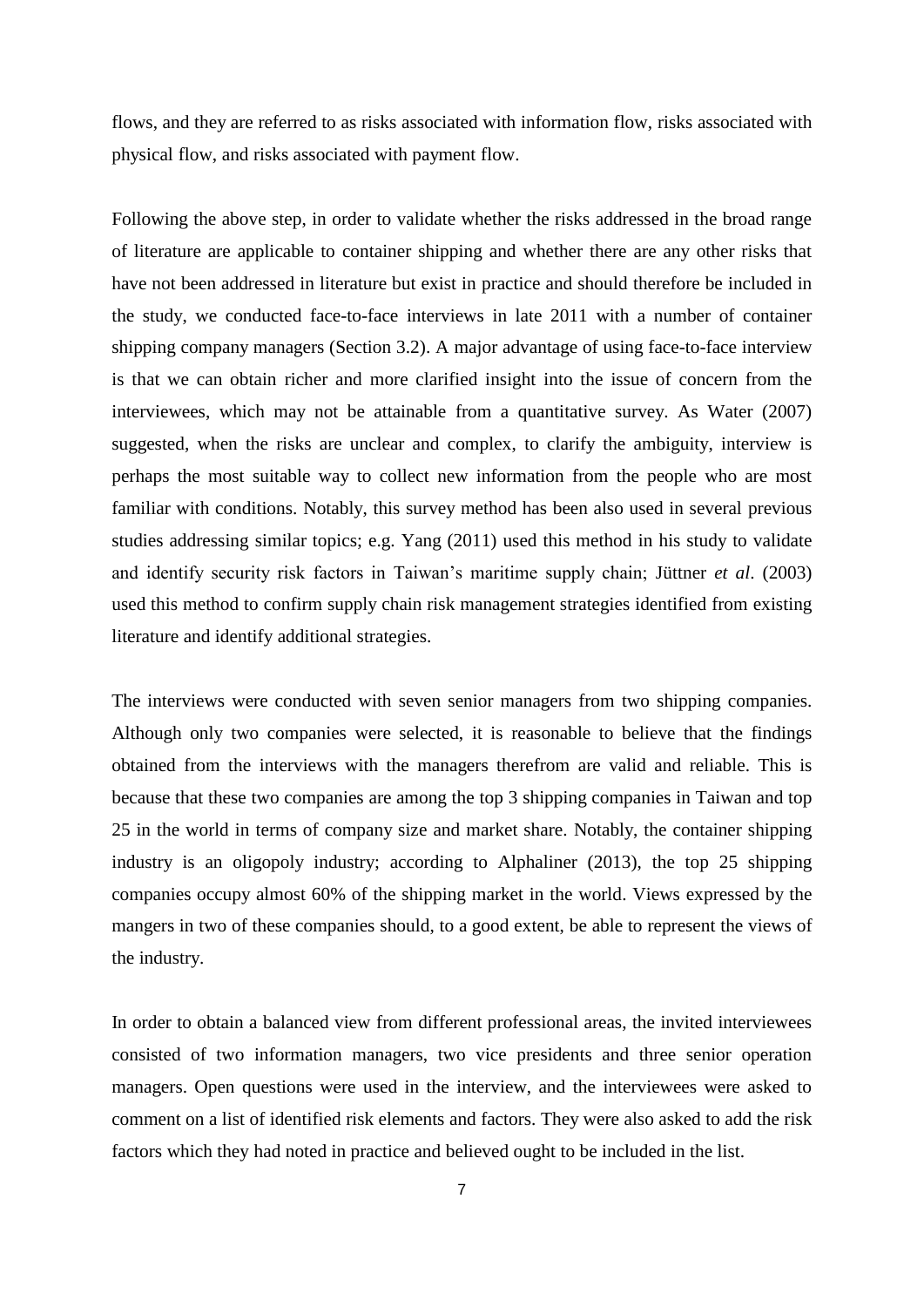#### *Risk Measurement*

Generally, risk measurement is conducted quantitatively using two factors - risk likelihood and risk consequences (Mitchell, 1995; Waters, 2007; Cox, 2008; Beretta and Bozzolan, 2008). Risk likelihood is the probability that a risk caused by a risk-source will occur (Elky, 2006), and risk consequence is the outcome or the potential outcome of a risk event (NPSA, 2008). By multiplying the risk likelihood with the relevant risk consequence, the risk scale will be obtained (Cox, 2008; Tummala and Schoenherr, 2011).

In order to identify and measure the level of likelihood and consequence of the risks faced by shipping companies, we conducted a large scale questionnaire survey using a five-point Likert scale. This survey used the entire population of the shipping companies registered with the National Association of Shipping Agencies. At the time of conducting the project, there were a total of 116 container shipping companies in the Directory of National Association of Chinese Ship Owners and Shipping Agencies As there are three major departments (Information/Documentation, Operation, and Finance) in each company that are closely related to the identified risks, the potential effective population size was 342 assuming there was one manager in each department in each company. Section 3 presents details of the data collected through this survey.

Normally, the value of likelihood is described by a number between 0 and 1; however, many studies (e.g. NPSA, 2008) used five abstractive categories to describe the probability of an event. These were: very low (or impossible; rare), low (or unlikely), medium (or occasional; possible), high (or frequent; likely), and very high (or almost certain). This paper uses numbers 1, 2, 3, 4, and 5 to represent "rare", "unlikely", "possible", "likely", and "almost certain" respectively (e.g. Yang, 2010).

Risk consequences are normally measured in financial or monetary terms, e.g., clearly, a lost load of goods clearly a monetary value. However, in some cases it is not that straightforward, e.g., owing to the intangible characteristics of the consequence, it is difficult to measure a delayed delivery in monetary terms. In risk analysis, reputation loss (Bebbington *et al.*, 2008) is considered normally as a non-financial loss. In container shipping operations, some types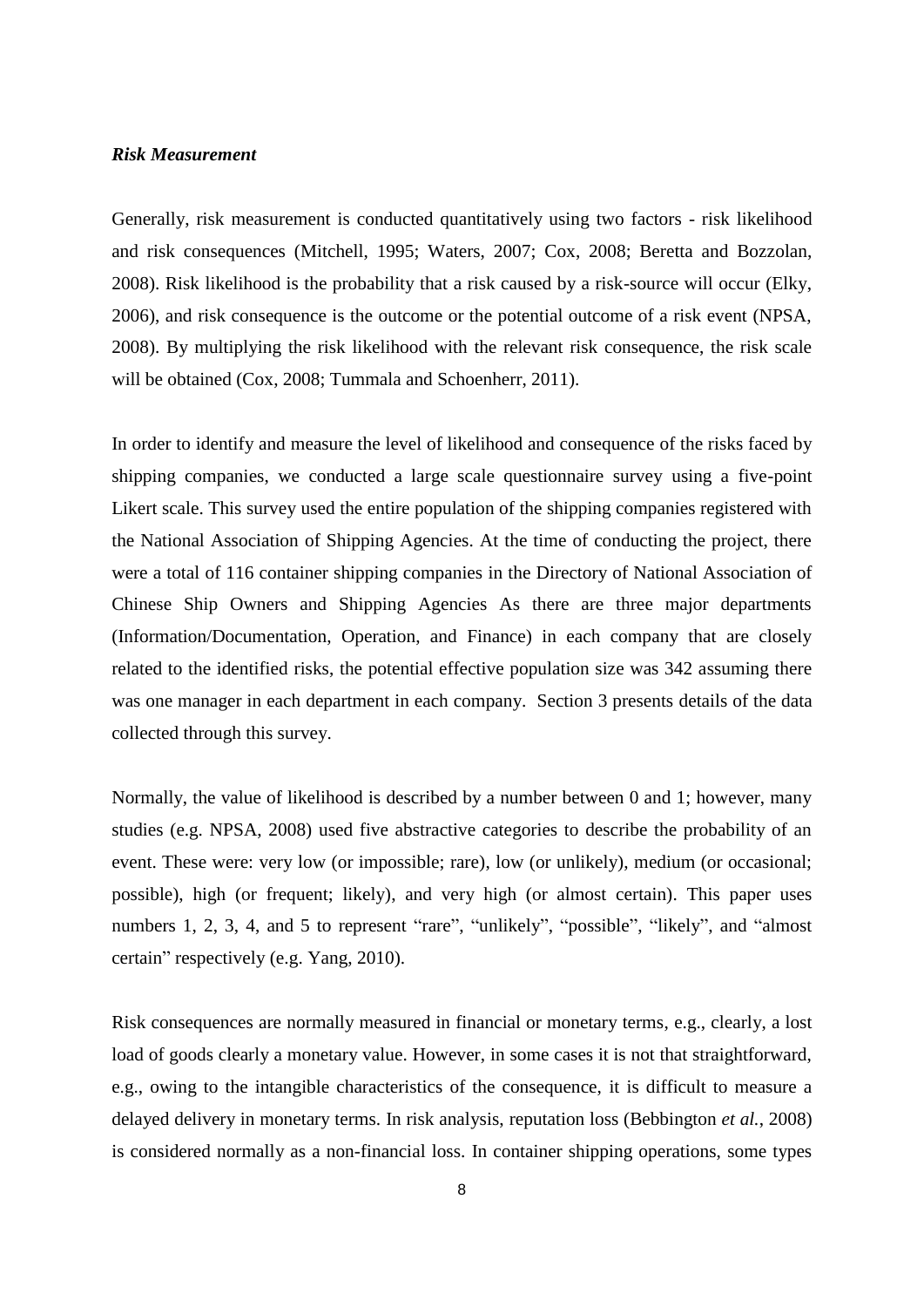of safety (Kasperson *et al.*, 1988; IMO, 2009) and security damage (Tzannatos, 2003; IMO, 2009) (e.g. pain and suffering of the crew and their family) are of the characteristics of nonfinancial loss. This paper considers three types of risk consequences. These are, namely, financial loss, reputation loss, and safety and security incident related loss. It is worth pointing out that these risk consequences are not totally exclusive and independent of each other; there are overlaps. An incident such as cargo loss may cause financial loss; at the same time, it may also cause reputation loss. It is the same with safety and security incident related loss - a piracy attach is very much likely to cause financial loss. However, there are still differences; for example, safety and security incident related loss normally may cause pain and suffering of the crew of the ship involved in the incident and their families; this cannot be measured by financial terms and thus categorised as financial loss. To establish a more clarified and comprehensive overview of the significance of each risk, it is necessary to separate the three types of consequence and use them as three perspectives of the analysis.

The level of risk consequence is described in different ways. Some scholars use "negligible, minor, moderate, serious, and critical" (e.g., Garvey and Lansdowne, 1998; NPSA, 2008), some used "no safety effect, minor, major, hazardous, and catastrophic" (e.g., Cox, 2008), and some use "low, moderate, and high" (e.g. Elky, 2006). In this study, "insignificant, minor, moderate, major, and catastrophic" represented by 1 to 5 respectively are used to describe the level of risk consequence.

#### *Risk Analysis*

Based on the data collected through the above steps, we calculated the risk scale of each risk factor and then used a risk map to compare their relative importance. Before entering into a detailed discussion on how to calculate risk scales, we introduce the notations below -

- *M* : the total number of risk factors
- *N* : the total number of respondents
- *lri*: the likelihood of risk factor *r* by the respondent, *i*, 1≤*r*≤*M* and 1≤*i*≤*N*.
- $c_{ri}$ : the consequence of risk factor *r* by the respondent, *i*, 1≤*r*≤*M* and 1≤*i*≤*N*.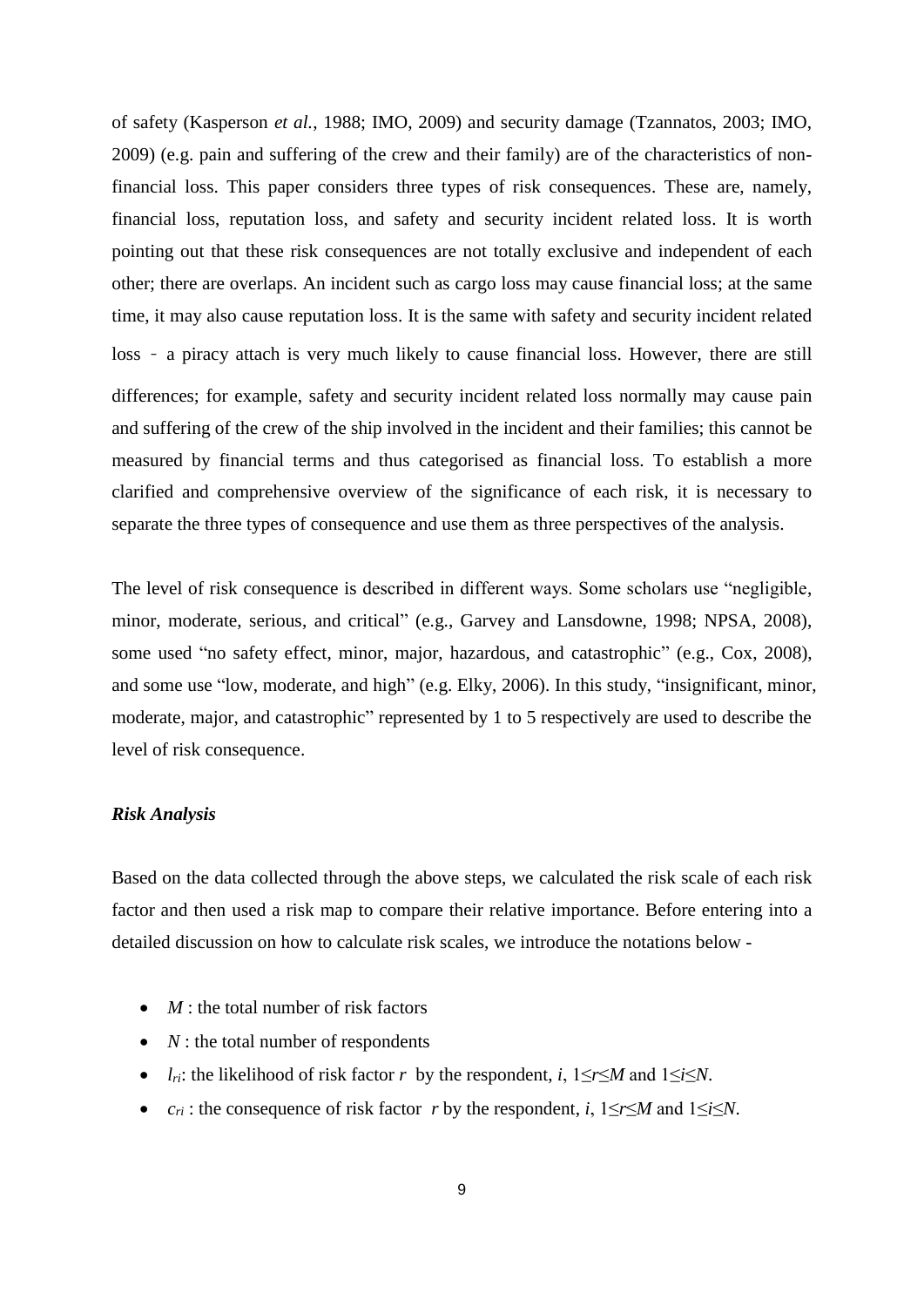Note that the risk scale is the product of the likelihood and the consequence of a risk factor. Two methods could be used to calculate the risk scale over multiple respondents. The first method is to multiply the average likelihood over all respondents with the average consequence over all respondents for each risk factor. We refer this method as Risk Scale Average Likelihood and Consequence (RSALC) in this paper. The formula is as follows -

$$
RSALC_r = \overline{l_r} * \overline{c_r}
$$

Where

$$
\overline{l_r} = \frac{1}{N} \sum_{i=1}^{N} l_{ri} \text{ and } \overline{c_r} = \frac{1}{N} \sum_{i=1}^{N} c_{ri}
$$

The second method is to first obtain the risk scale for each individual respondent on each risk factor, and then calculate the average of those risk scales over all respondents. We call this method Average Risk Scale (ARS) in this paper. The formula is as follows -

$$
ARS_r = \frac{1}{N} \sum_{i=1}^{N} (l_{ri} * c_{ri})
$$

The first method provides three pieces of results for each risk factor, i.e. average likelihood, average consequence, and risk scale. It is easy to apply and the results can be shown directly in the risk map in which all these results are required. However, a drawback of using this method is that the final result of *RSALC* includes those components obtained by multiplying one respondent's likelihood with another respondent's consequence. This may distort the statistic results.

We believe that the second method - ARS - is more reasonable in calculating risk scales since they are obtained firstly by multiplying the risk likelihood with the risk consequence from each respondent respectively, and then averaging over all respondents. We therefore use this method to evaluate the risk scale for each risk factor.

Notably, ARS provides only the result of risk scale over all respondents and it does not provide the corresponding risk likelihood and risk consequence. In order to solve this problem, this paper employs a method based on the concept of the shortest distance. It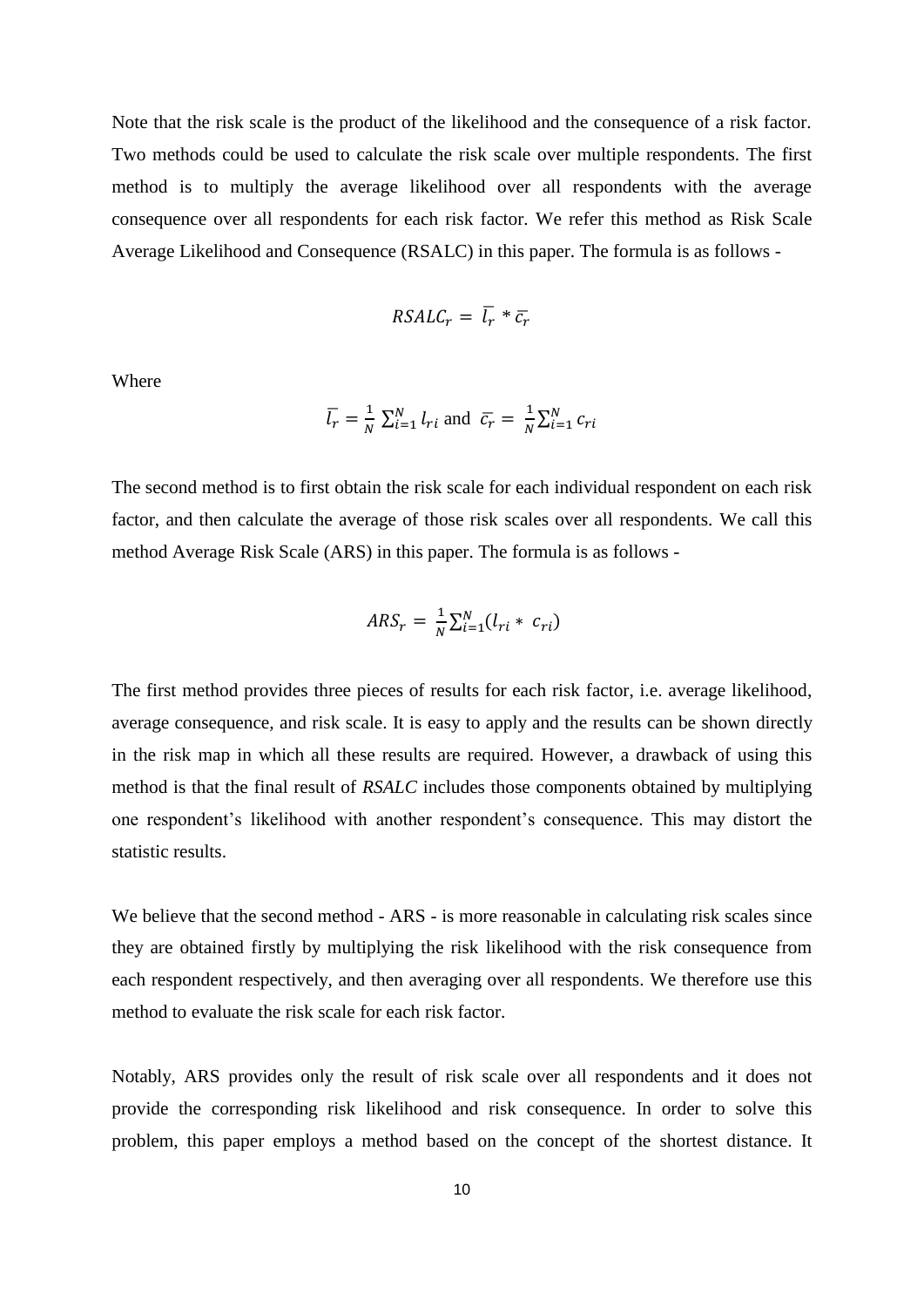considers a two-dimension state space in which the x-axis represents the risk likelihood and the y-axis represents the risk consequence. Each respondent can be represented by a point in the state space. The distance between any two points  $(x_1, y_1)$  and  $(x_2, y_2)$  is given by  $D =$  $\sqrt{(x_2 - x_1)^2 + (y_2 - y_1)^2}$ . Our purpose is to find the best pair of likelihood and consequence, the product of which is equal to ARS, whilst the corresponding point has the shortest total distance to all respondents.

Let  $\hat{l}_r$  be the candidate risk likelihood, and  $\hat{c}_r$  be the candidate risk consequence. For a given risk factor *r*, the total distance between  $(\hat{l}_r, \hat{c}_r)$  and  $(l_{ri}, c_{ri})$  for  $1 \le i \le N$  can be formulated as -

$$
D_r = \sum_{i=1}^{N} \sqrt{(\hat{l}_r - l_{ri})^2 + (\hat{c}_r - c_{ri})^2} \qquad 1 \le r \le M
$$

The objective is to seek the optimal  $(\hat{l}_r, \hat{c}_r)$  for  $1 \le r \le M$  by solving the following constrained optimisation problem,

$$
min \quad D = \sum_{r=1}^{M} D_r = \sum_{r=1}^{M} \sum_{i=1}^{N} \sqrt{(\hat{l}_r - l_{ri})^2 + (\hat{c}_r - c_{ri})^2}
$$

Subject to

$$
\hat{l}_r * \hat{c}_r = ARS_r, \qquad 1 \le r \le M
$$

The above optimisation problem can be solved easily by using existing software tools, e.g. Excel solver. After obtaining the best  $(\hat{l}_r, \hat{c}_r)$  for  $1 \le r \le M$ , we are able to perform further risk analysis using the risk maps in the next section.

## **3. Data Collection, Analysis and Discussion**

#### **3.1 Risk Identification**

As described in Section 2, risk identification is conducted through two steps; the first one is identification of risks through review of existing literature, and the second is validation of data through interviews.

#### **3.1.1 Risk Identification through a Review of Previous Literature**

#### *Risks associated with Information Flow*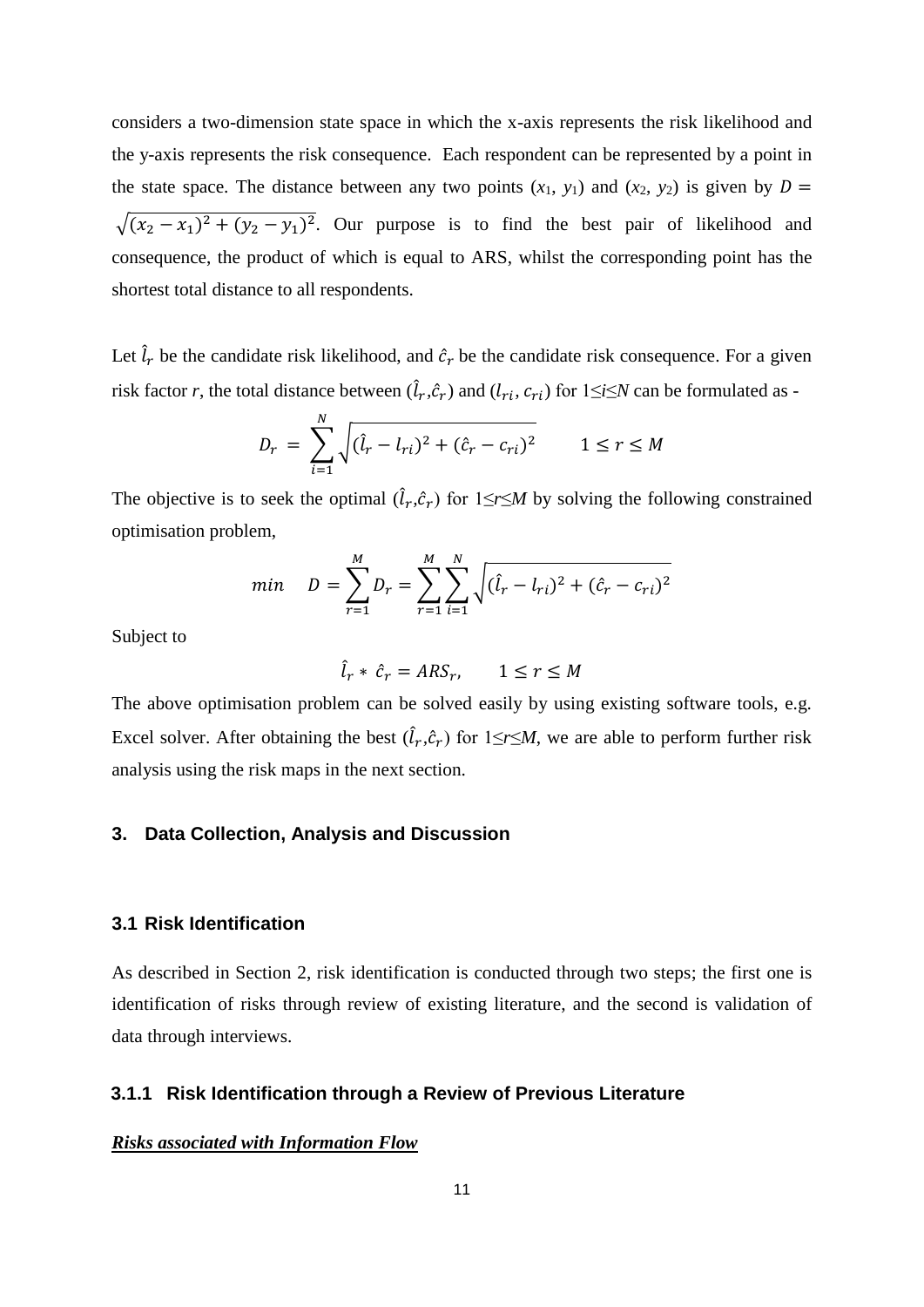The risk factors associated with information flow, which have been addressed in previous studies, may be grouped into three categorisations: information delay, information inaccuracy, and IT problem.

According to Ramayah and Omar (2010), information delay and inaccurate information means poor information quality. They also pointed out that lack of advanced information technology (IT) may be a cause of poor information quality. Angulo *et al.* (2004, p.102) stated that information delay was an important risk element in information flow; they defined it as "the wait time that shared information experiences before it is used by an internal supply chain functions". Metters (1997, p. 99) explained that "lack of inter-company communication combined with large time-lags between receipt and transmission of information are the root cause of information delay".

With regard to information inaccuracy, DeLone and McLean (1992) pointed out that it might lead to wrong decision making. Sharma and Gupta (2002), Finch (2004), and Qi and Zhang (2008) suggested that lack of information security might affect information accuracy since it could lead to the transferring data being tampered with or leaked. Angulo *et al.* (2004) stated that using inaccurate information might lead to costly investment and work inefficiencies and it might be caused by customer's poor inventory integrity. Forrester (1961) and Lee *et al.* (1997) found that information asymmetry or lack of communication could lead to inaccurate or distorted information flow in a supply chain. Husdal and Bråthen (2010) identified several risks relating to information flow in the context of Norwegian freight transport; these risks are: disregard of rules and regulations, wrong or erroneous lading permits, wrong or erroneous documents (e.g. customs declaration), and wrong or erroneous information from or to other players in the supply chain.

A number of studies addressed the importance of IT. Tummala and Schoenherr (2011) suggested that lack of necessary IT or IT failure ought to be considered as an important risk element associated with information flow since they might disrupt the process of information transmission. They stated that the triggers that might cause system risks include information infrastructure breakdowns, lack of effective system integration or extensive system networking, and lack of compatibility in IT platforms amongst supply chain partners. Swabey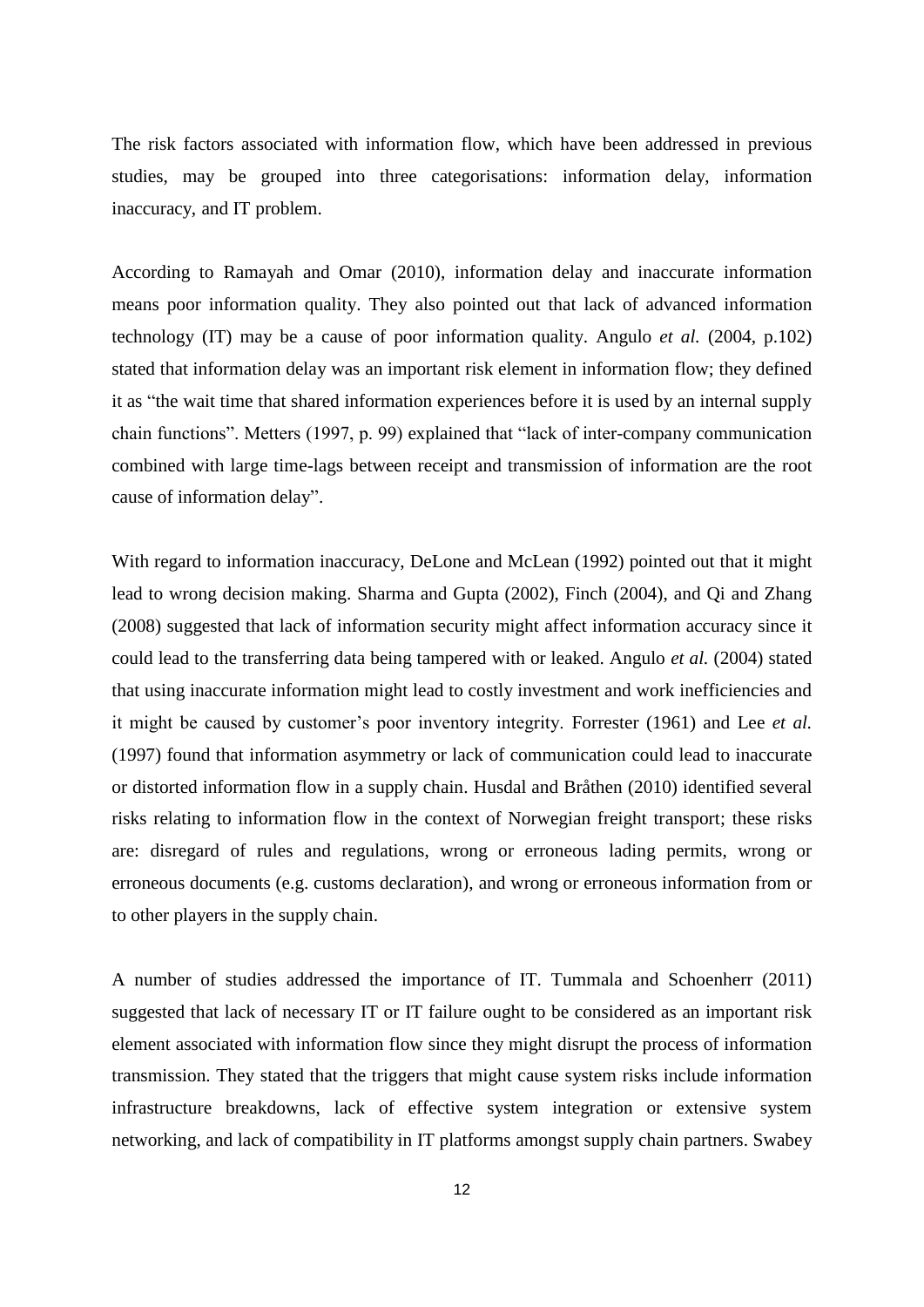(2009) and Qi and Zhang (2008) stated that IT infrastructure breakdown is a risk factor. Millman (2007) pointed out that human error is the biggest risk to an organisation's network security.

Table 1 summarises all the risk factors identified through the above step and their categorisations.

| <b>Risk element</b> | <b>Risk factors</b>                                                             | <b>Authors</b>                               |  |
|---------------------|---------------------------------------------------------------------------------|----------------------------------------------|--|
| Information delay   | Using different communication channels in the                                   | Metters, 1997                                |  |
|                     | supply chain and consequently increasing the                                    |                                              |  |
|                     | time of information transmission. (e.g.                                         |                                              |  |
|                     | telephone, Email, EDI)                                                          |                                              |  |
|                     | Supply chain partners not transmitting essential                                | Angulo et al., 2004;                         |  |
|                     | information on time                                                             | Yang 2010, 2011                              |  |
|                     | Processing documents being detained by<br>government departments (e.g. customs) | Husdal and Bråthen,<br>2010; Yang, 2010.     |  |
|                     | Shipping company not transmitting essential                                     | Angulo et al., 2004                          |  |
|                     | information on time                                                             |                                              |  |
| Inaccurate          | Lack of information security during the                                         | Sharma and Gupta,                            |  |
| information         | information flow                                                                | 2002; Finch, 2004;                           |  |
|                     |                                                                                 | Qi and Zhang, 2008                           |  |
|                     | Information asymmetry/incompleteness                                            | Forrester, 1961; Lee                         |  |
|                     |                                                                                 | et al., 1997; Angulo<br>et al., 2004; Husdal |  |
|                     |                                                                                 | and Bråthen, 2010                            |  |
|                     | Lack of information standardisation and                                         | Tummala and                                  |  |
|                     | compatibility                                                                   | Schoenherr, 2011                             |  |
| IT failure          | IT infrastructure breakdown or crash                                            | Qi and Zhang, 2008;                          |  |
|                     |                                                                                 | Swabey, 2009;                                |  |
|                     |                                                                                 | Tummala and                                  |  |
|                     |                                                                                 | Schoenherr, 2011                             |  |
|                     | Unsuitable human operation on IT                                                | Millman, 2007                                |  |
|                     | infrastructure                                                                  |                                              |  |
|                     | Unsuitable human operation on application                                       | Millman, 2007                                |  |
|                     | software                                                                        |                                              |  |

Table 1. The risk elements and factors associated with information flow

*Risks Associated with Physical Flow*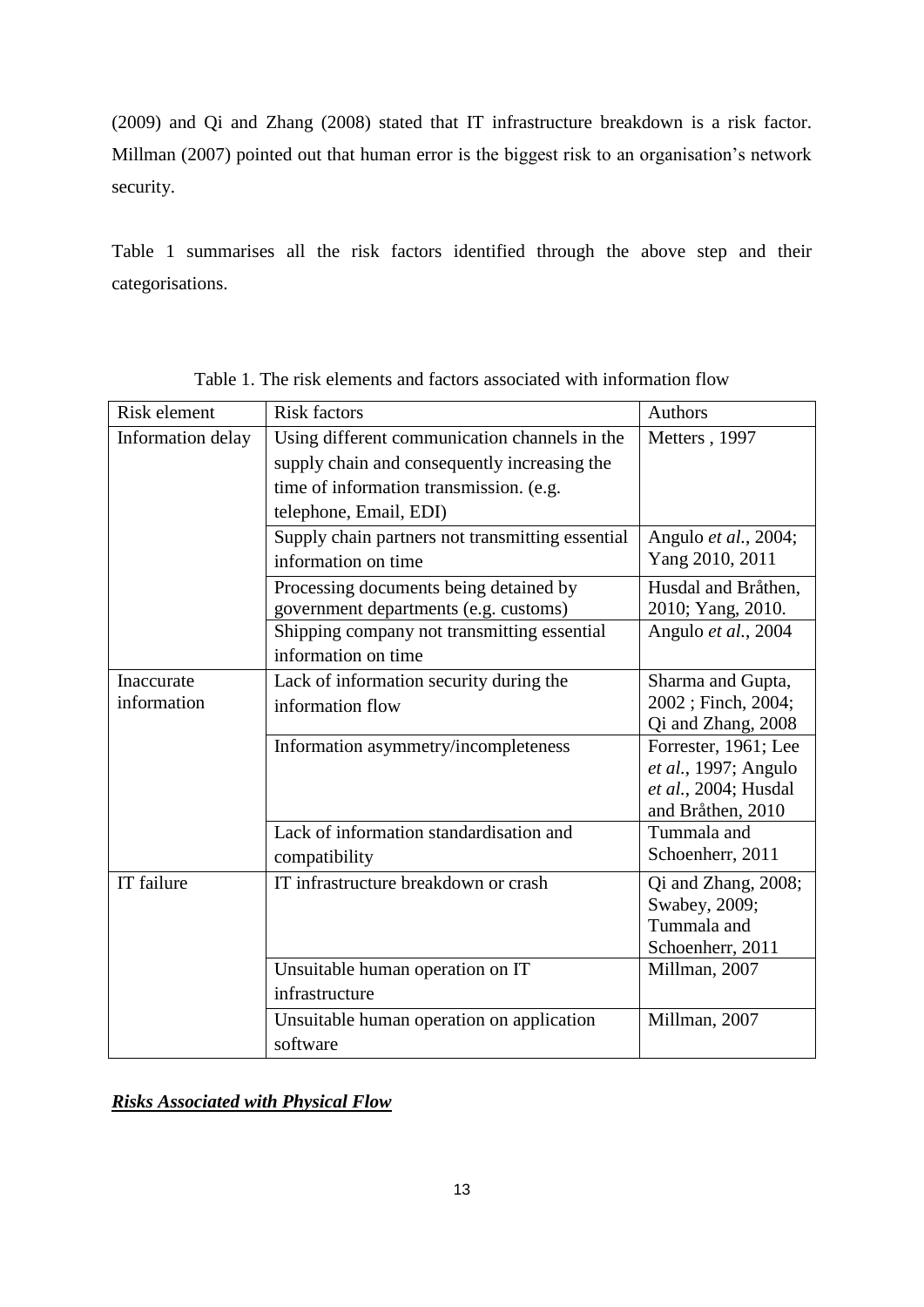There are a significant number of studies that focus on risks associated with physical flow in container shipping or general supply chains. These identified a number of risk factors which might be categorised into two groups: transportation delay, and cargo/asset loss or damage. Almost all the studies mentioned in this paper's Introduction fall into this area. In addition, the following papers need to be mentioned.

Based on a large-scale survey, Vernimmen *et al*. (2007) reported that over 40% of the vessels deployed on worldwide liner services arrive one or more than one day behind schedule. They found several risk factors that might cause transportation delay including bad weather at sea, congestion or labour strikes at the different ports of call, and knock-on effects of delays suffered at previous ports. Notteboom (2006) stated that transportation delay might incur extra logistics costs to the shippers and damage the liners' reputations. Husdal and Bråthen (2010) identified several risk factors; those are relevant to this context include unstable weather and road conditions, lack of fuel supply, and strike and other work-related issues. Tummala and Schoenherr (2011) classified several risk factors into transportation delay, including port capacity and congestion, port strikes, and delay at ports due to port capacity.

In relation to cargo/company asset loss or damage, Husdal and Bråthen (2010) suggested that supply chains might be affected by accidents, engine/vehicle breakdowns, theft, and errors in loading (e.g., mixing hazardous and non-hazardous goods might cause explosion accidents). Compared to other general supply chains, Dangerous Goods (DG) transportation is a special risk factor in transportation industry supply chains, because a DG explosion may cause huge damage to the cargo, the ship, and the nearby port. Tummala and Schoenherr (2011) stated that terrorism and wars might lead to disruption risk.

Table 2 summarises the risk factors addressed in the studies mentioned above or in the Introduction of this paper.

| Risk element   | Risk factors | <b>Authors</b>      |
|----------------|--------------|---------------------|
| Transportation | Port strike  | Notteboom, 2006;    |
| delay          |              | Drewry, $2009$ ;    |
|                |              | Husdal and Brathen, |

Table 2. The risk elements and factors associated with physical flow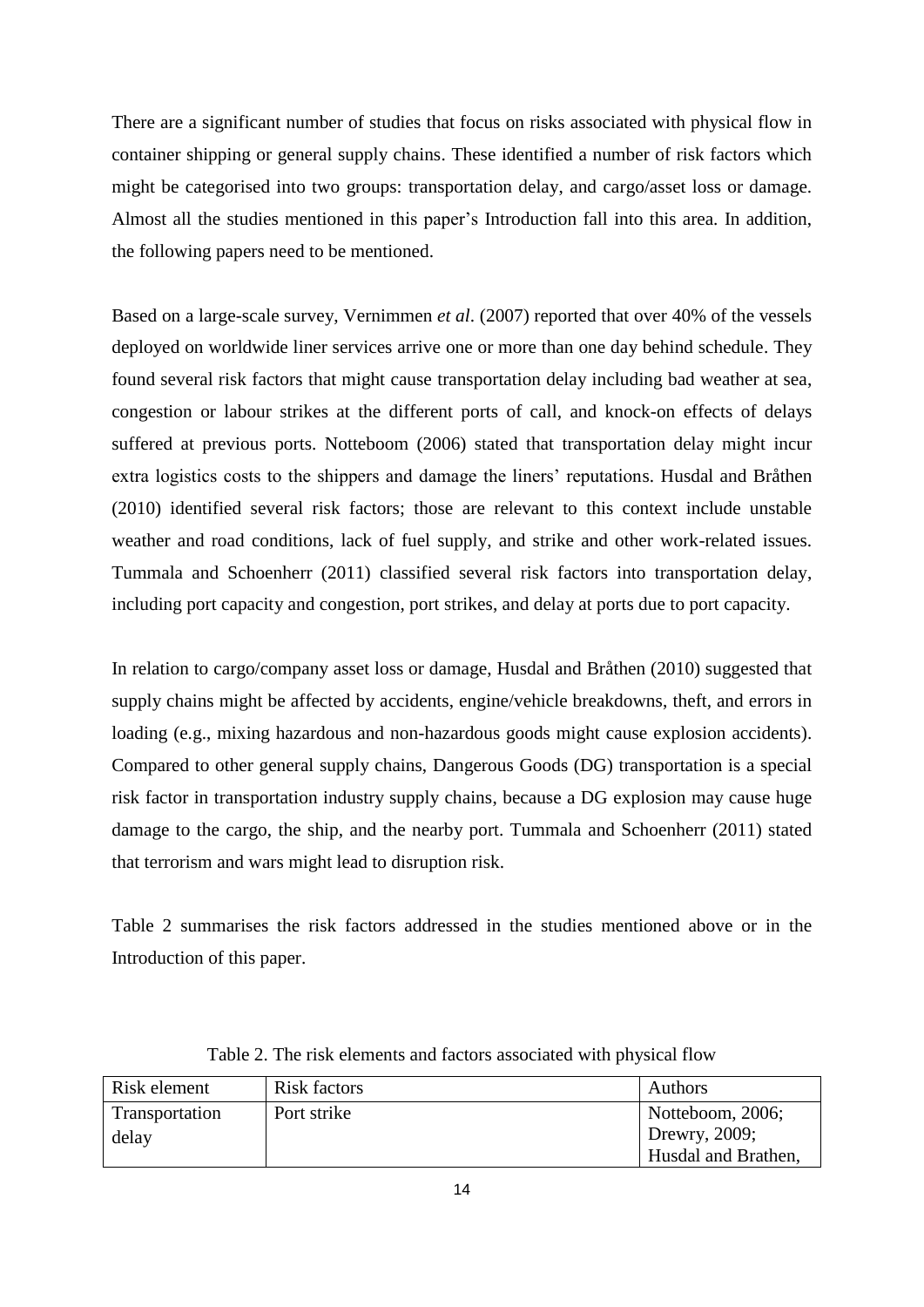|                     |                                                | 2010; Tummala and<br>Schoenherr, 2011 |  |  |
|---------------------|------------------------------------------------|---------------------------------------|--|--|
|                     | Port congestion (unexpected waiting times      | Notteboom, 2006;                      |  |  |
|                     |                                                | Drewry, 2009;                         |  |  |
|                     | before berthing or before starting             | Tummala and                           |  |  |
|                     | loading/discharging)                           | Schoenherr, 2011                      |  |  |
|                     | Port/terminal productivity being below         | Notteboom, 2006;                      |  |  |
|                     | expectations (loading/discharging)             | Tummala and                           |  |  |
|                     |                                                | Schoenherr, 2011                      |  |  |
|                     | Unstable weather                               | Notteboom, 2006;                      |  |  |
|                     |                                                | Husdal and Bråthen,                   |  |  |
|                     |                                                | 2010                                  |  |  |
|                     | Inappropriate empty container transportation   | Song et al., 2005;                    |  |  |
|                     |                                                | Drewry, 2006; Song                    |  |  |
|                     |                                                | and Dong, 2011                        |  |  |
|                     | Lack of flexibility of fleet size and designed | Song et al., 2005; Qi                 |  |  |
|                     | schedules                                      | and Song, 2012                        |  |  |
|                     | oil price rise                                 | Notteboom and                         |  |  |
|                     |                                                | Vernimmen, 2009;                      |  |  |
|                     |                                                | Husdal and Bråthen,                   |  |  |
|                     |                                                | 2010                                  |  |  |
| Cargo/asset loss or | Damage to containers or cargo due to terminal  | Husdal and Bråthen,                   |  |  |
| damage              | operators' improper loading/unloading          | 2010                                  |  |  |
|                     | operations                                     |                                       |  |  |
|                     | Cargo being stolen from unsealed containers    | Drewry, 2009;                         |  |  |
|                     |                                                | Husdal and Bråthen,                   |  |  |
|                     |                                                | 2010                                  |  |  |
|                     | Damage caused by transporting dangerous        | Talley, 1996; Husdal                  |  |  |
|                     | goods                                          | and Bråthen, 2010                     |  |  |
|                     | Damage to ship or quay due to improper berth   | Talley, 1996; Husdal                  |  |  |
|                     | operations                                     | and Bråthen, 2010                     |  |  |
|                     | Attack from pirates or terrorists              | Drewry, 2009; Fu et                   |  |  |
|                     |                                                | al., 2010; Tummala                    |  |  |
|                     |                                                | and Schoenherr, 2011                  |  |  |

## *Risks Associated with Payment Flow*

Previous studies identified a number of risk factors associated with payment flow and they might be categorised into three groups: currency exchange, payment delay, and non-payment.

Tummala and Schoenherr (2011) pointed out that an international business might lose profit if the fees were paid in a weak currency. They also suggested that unrealised contract with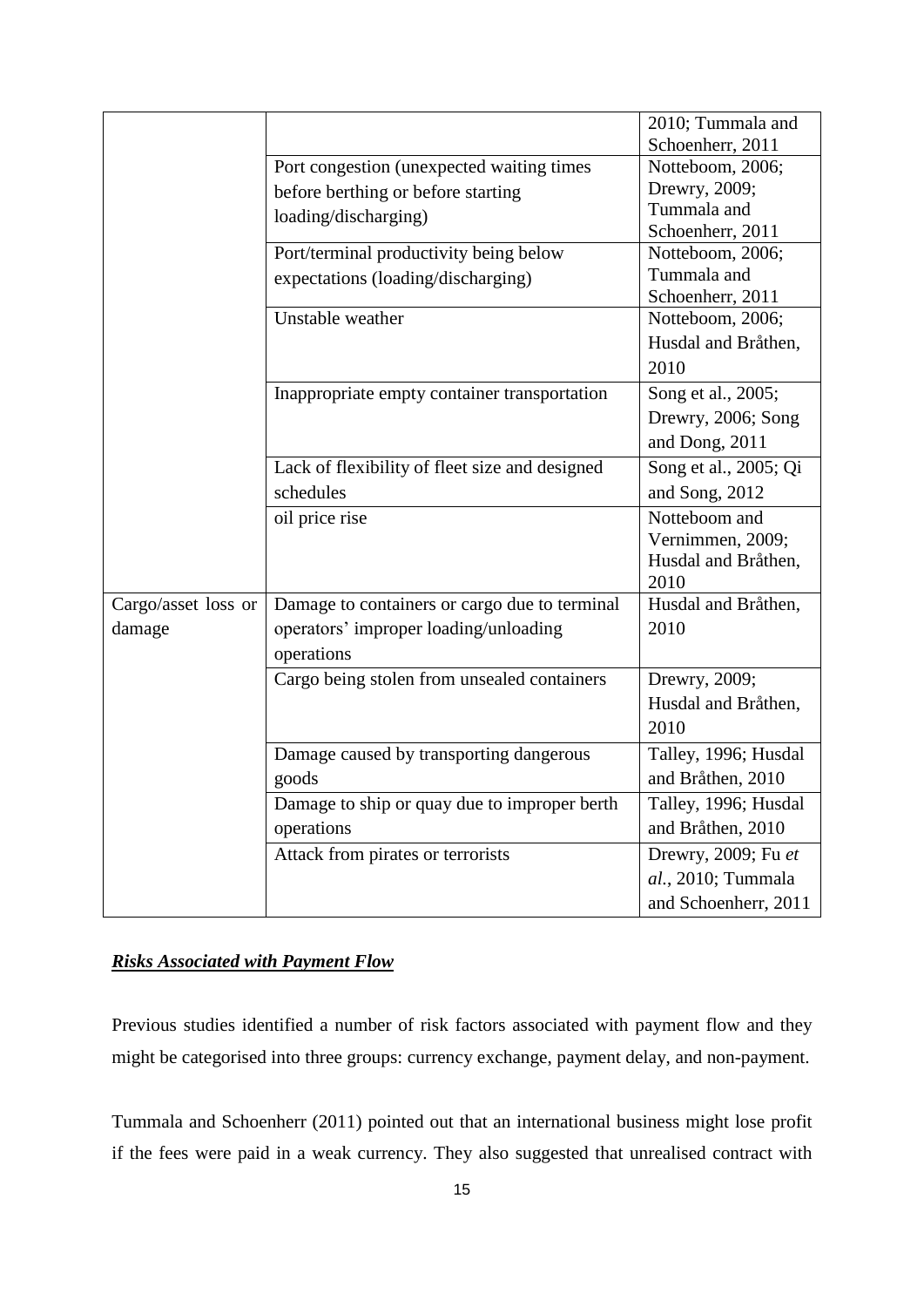partners might lead to payment delay, and shippers going into bankruptcy or having partners with bad credit might lead to non-payment. Husdal and Bråthen (2010) stated that bankruptcy or other financial difficulties faced by one player in a supply chain might cause risks to the other players in the supply chain. Seyoum (2009) pointed out that if a consignee delayed or did not make the payment, it would have a direct impact on the consignor's financial performance. Seyoum (2009, p.240) also stated that payment delay might not have any impact on the buyers; however, it "often creates liquidity problems for many exporting firms". Chen (2008) stated that a break of trade caused by one company usually causes big losses to the others in the supply chain. Notably, there are several payment methods in international trade, e.g., Open Account, Letter of Credit (L/C), and Cash-in-Advance (U.S. Department of Commerce, 2008). Each payment method imposes different levels of risks to different parties. For example, an open account imposes the highest risk on the sellers. In container shipping business, several international contracts of sale are used, e.g. Free On Board (FOB), and Cost, Insurance and Freight (CIF). Under FOB, the shipping companies may not receive payment if the buyers go bankrupt.

Table 3 summarises the above mentioned risk factors.

| Risk element      | <b>Risk factors</b>                            | Authors             |  |
|-------------------|------------------------------------------------|---------------------|--|
| Currency exchange | Change of currency exchange rate during        | Tummala and         |  |
|                   | payment process                                | Schoenherr, 2011    |  |
| Payment delay     | Payment delay from partners or shippers        | Seyoum, 2009        |  |
|                   | Unrealized contract with partners              | Tummala and         |  |
|                   |                                                | Schoenherr, 2011    |  |
| Non-payment       | Shippers going into bankruptcy                 | Husdal and Bråthen, |  |
|                   | 2010; Tummala and                              |                     |  |
|                   |                                                | Schoenherr, 2011    |  |
|                   | Shippers breaking the contract or reducing the | Chen, 2008          |  |
|                   | container volume                               |                     |  |
|                   | Having partners with bad credit                | Tummala and         |  |
|                   |                                                | Schoenherr, 2011    |  |

Table 3. The risk element and factors associated with payment flow

## **3.1.2 Validation of Identified Risk Factors**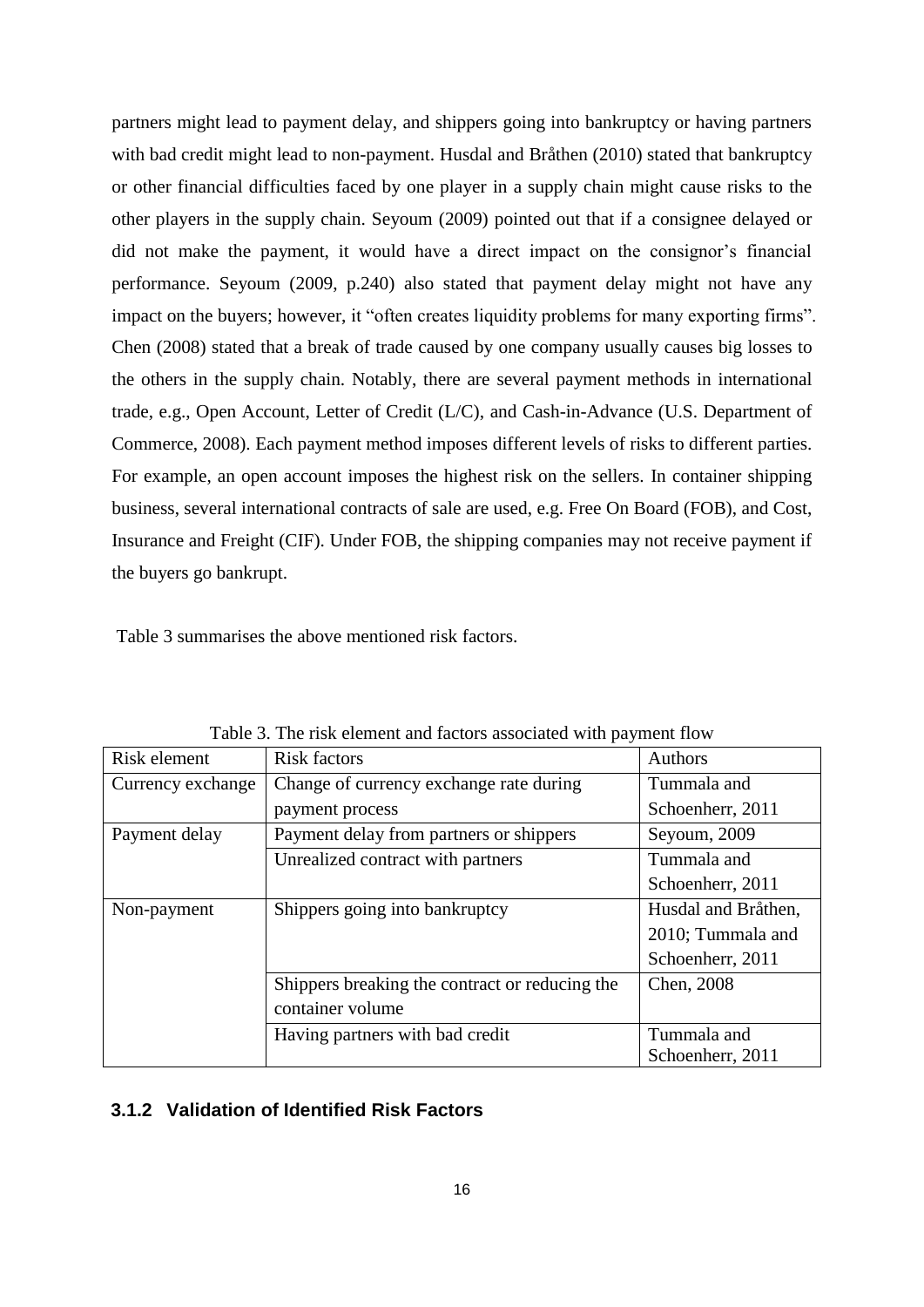As mentioned earlier, the risks identified based on the literature review were validated by qualitative interviews with a number of container shipping managers. During the interviews, the interviewees were also invited to suggest additional risks that had not been identified. Detailed results of the interviews are presented below.

All the risk factors identified in the literature review were confirmed by the interviewees. In addition, a number of other risk factors were suggested.

Using different communication channels was suggested as a risk factor associated with information flow. Using different communication channels produced un-standardised data, which might lead to inaccurate data input or engaging extra human resources and extra time in organising the data. An information manager mentioned –

*EDI is the most popular IT used in shipping companies ... However, there are still some supply chain partners cannot afford the investment of EDI, and they transmit the required information through other information channels such as email or telephone. The information transmitted through these different information channels is neither organised nor standardised. The disintegrated transmission of information may cause information delay and inaccuracy.*

Another risk factor suggested by the interviewees was "shippers requesting extra service information". Container shipping companies usually pay more attention to large shippers. However, the large shippers' influential negotiation power sometimes creates risks associated with information flow to container shipping companies. For example, a large shipper may use its negotiation power in making unreasonable requests to the shipping company. As a manager explained -

*… Large shippers often request extra service, such as organising holistic logistic information which includes inland transportation shifts and customs clearance date.… Large shippers may request even forecasts of inland transportation timetable for several months in the future.* 

Shippers hide cargos information was also considered as a risk factor. In order to reduce the transportation fee or insurance payment, some shippers use wrong cargo information including declaring cheaper cargo category and declaring lighter cargo weight. A shipping manager mentioned –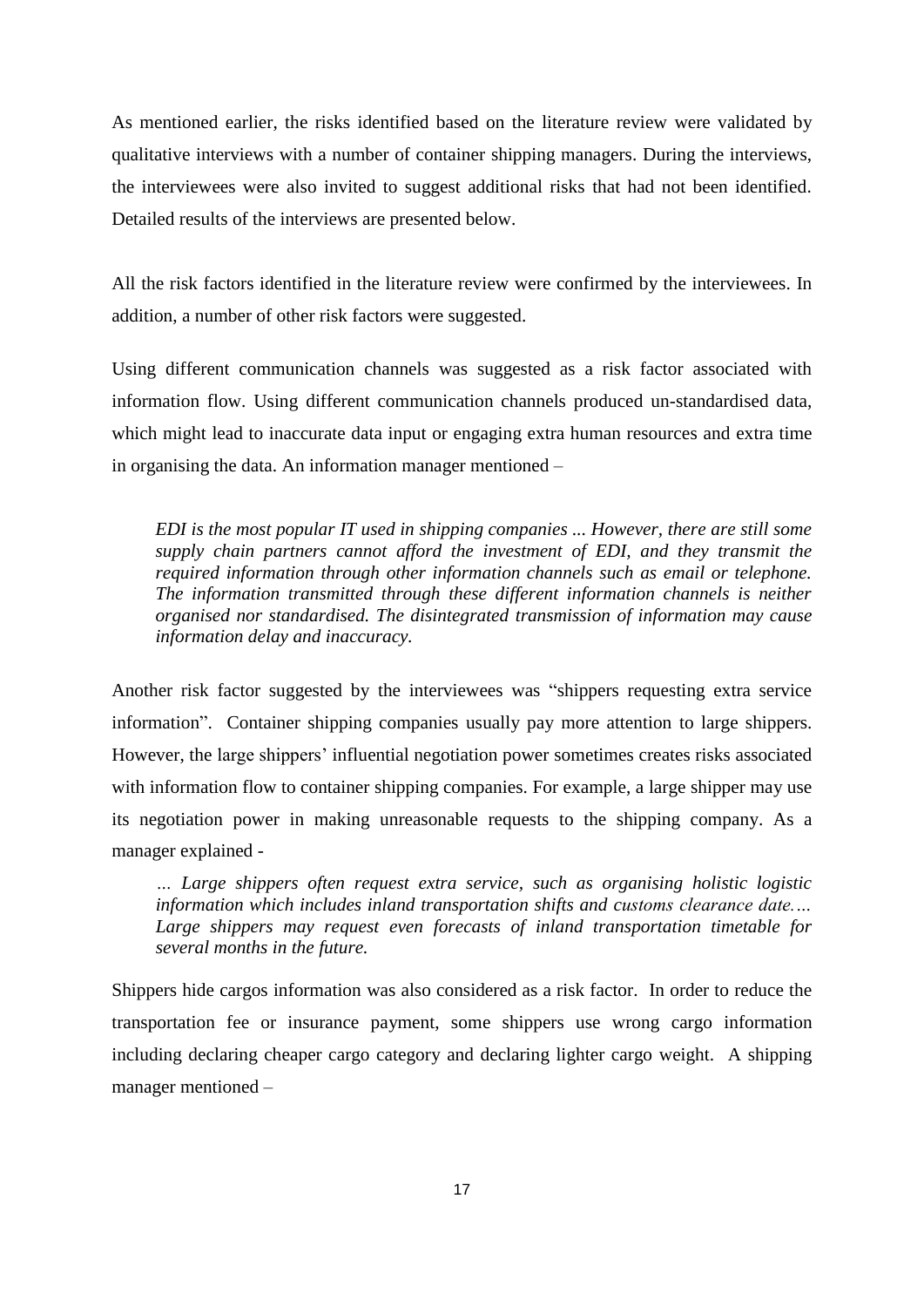*We have paid some penalties and once our ship was detained because the documents, for customs clearance, were inconsistent with the shipper and the process was delayed. The reason was that our customer [the shipper] did not inform us that the contents of the cargos had been changed, or even that the shipper had hid the cargo information.*

During the interviews, it emerged also that asset and cargo damage was a serious risk faced by shipping companies. As a manager explained –

*The majority of the cargos in freezer container transportation are fruit, high technology products, and chemical materials. These types of cargos need to be kept at a certain and stable temperature.… Sometimes the electricity failure, in ports or on ships, damages the high value cargos, and leads to fruit becoming decayed or high technology products overheated. … The risk of DG transportation could damage not only cargos but also ships; this is more serious than cargo damage or transportation delay. Sometimes, because of the DG explosion, we lose the whole ship; cargos; and reparations.*

In addition, "Shippers abandoning cargos when cargos have already reached the port of destination" was also defined as a risk factor by the interviewees. A senior manager stated –

*... Shippers may abandon cargos if the cargo's value reduces during the transportation, we therefore cannot receive the transportation fee if the contract is under FOB.*

Based on the literature review and the interview results, this paper identified a total of thirtyfive risk factors under the various sub-categories of risk associated with information flow, risk associated with physical flow, and risk associated with payment flow. These are summarised in Table 4. The additional risk factors suggested by the interviewees are InfoI 4, InfoI\_5, PhTD\_6, PhCD\_5, PayCE\_2, and PayNP\_2. They are highlighted in *Italic Font*. In order to facilitate the narrative, we use short names to code the risk elements (sub-categories).

Table 4 Classification of risks in container shipping operations

| <b>Risk associated with information flow</b>                            |           |  |  |  |  |  |
|-------------------------------------------------------------------------|-----------|--|--|--|--|--|
| <b>Information Delay (InfoD)</b>                                        |           |  |  |  |  |  |
| 1. Using different communication channels in the supply chain and       | InfoD_1   |  |  |  |  |  |
| consequently increasing the time of information transmission. (e.g.     |           |  |  |  |  |  |
| telephone, Email, EDI)                                                  |           |  |  |  |  |  |
| 2. Supply chain partners not transmitting essential information on time | $InfoD_2$ |  |  |  |  |  |
| 3. Processing documents being detained by government departments (e.g.  | InfoD 3   |  |  |  |  |  |
| customs)                                                                |           |  |  |  |  |  |
| 4. Shipping company not transmitting essential information on time      | InfoD 4   |  |  |  |  |  |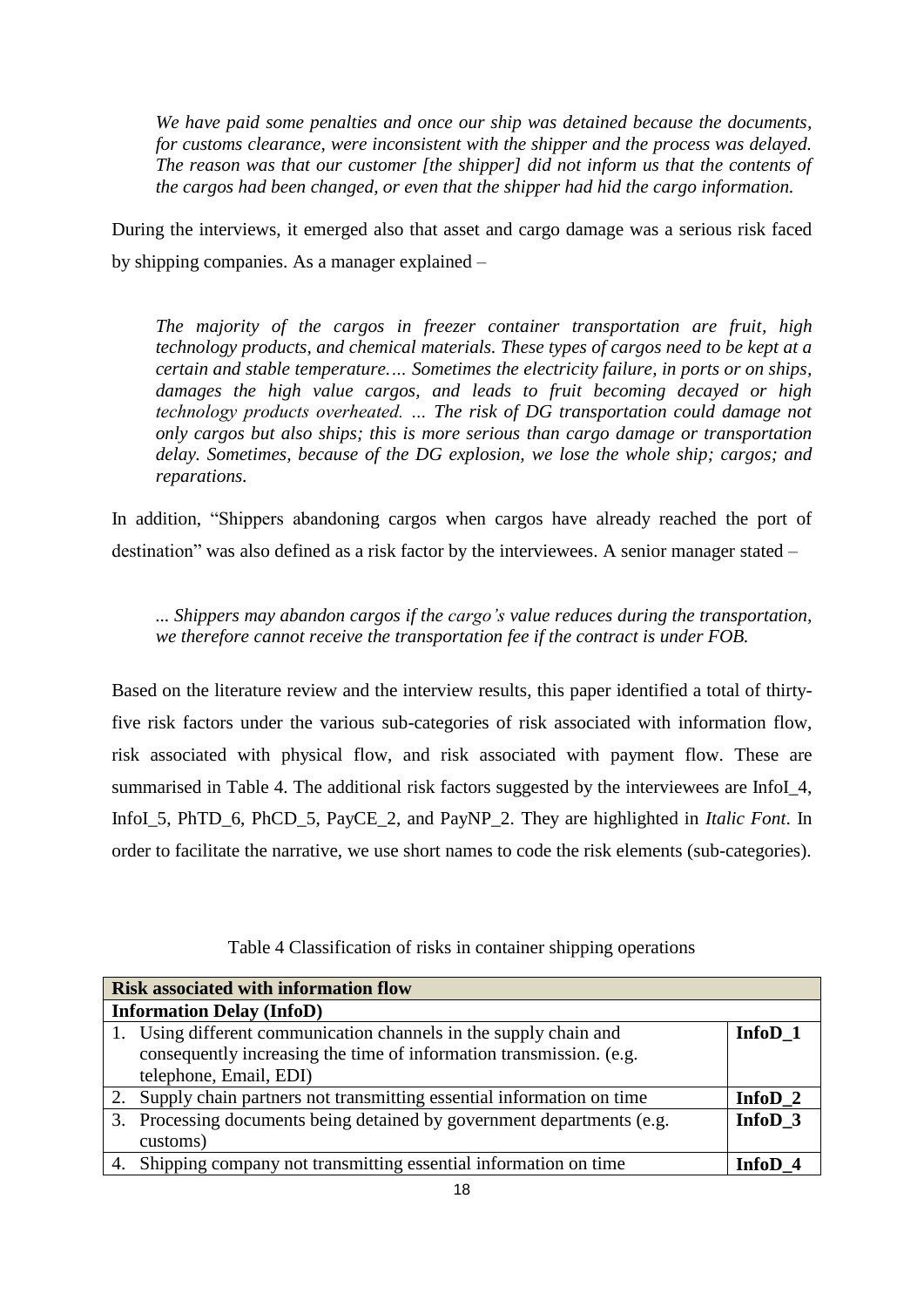|    | <b>Information Inaccuracy (InfoI)</b>                                            |                     |  |  |  |  |  |
|----|----------------------------------------------------------------------------------|---------------------|--|--|--|--|--|
|    | Lack of information security during the information flow                         | InfoI_1             |  |  |  |  |  |
| 2. | Information asymmetry/incompleteness                                             | InfoI 2             |  |  |  |  |  |
| 3. | Lack of information standardisation and compatibility                            | InfoI <sub>_3</sub> |  |  |  |  |  |
| 4. | Shippers requesting extra service information                                    | $InfoI_4$           |  |  |  |  |  |
| 5. | Shippers hiding cargo information (non-declare)                                  | $InfoI_5$           |  |  |  |  |  |
|    | IT Problem (InfoIT)                                                              |                     |  |  |  |  |  |
| 1. | IT infrastructure breakdown or crash                                             | InfoIT_1            |  |  |  |  |  |
| 2. | Unsuitable human operation on IT infrastructure                                  | InfoIT_2            |  |  |  |  |  |
|    | 3. Unsuitable human operation on application software                            | InfoIT $_3$         |  |  |  |  |  |
|    | <b>Risk associated with physical flow</b>                                        |                     |  |  |  |  |  |
|    | <b>Transportation Delay (PhTD)</b>                                               |                     |  |  |  |  |  |
|    | 1. Port strikes                                                                  | PhTD_1              |  |  |  |  |  |
|    | 2. Port congestions (unexpected waiting times before berthing or before starting | PhTD_2              |  |  |  |  |  |
|    | loading/discharging)                                                             |                     |  |  |  |  |  |
| 3. | Port/terminal productivity being below expectations (loading/discharging)        | PhTD_3              |  |  |  |  |  |
| 4. | Unstable weather                                                                 | PhTD 4              |  |  |  |  |  |
| 5. | Inappropriate empty container transportation                                     | PhTD_5              |  |  |  |  |  |
|    | 6. Container shortage (e.g. Shippers use containers as storage, container        | $PhTD_6$            |  |  |  |  |  |
|    | revamp, unexpected demand)                                                       |                     |  |  |  |  |  |
|    | 7. Lack of flexibility of fleet size and designed schedules                      | PhTD 7              |  |  |  |  |  |
| 8. | Cargos being detained by customs                                                 | PhTD 8              |  |  |  |  |  |
| 9. | Oil price rise                                                                   | PhTD_9              |  |  |  |  |  |
|    | Asset/cargo loss or damage (PhCD)                                                |                     |  |  |  |  |  |
|    | 1. Damage to containers or cargo due to terminal operators' improper             | PhCD_1              |  |  |  |  |  |
|    | loading/unloading operations                                                     |                     |  |  |  |  |  |
| 2. | Cargo being stolen from unsealed containers                                      | PhCD <sub>2</sub>   |  |  |  |  |  |
| 3. | Damage caused by transporting dangerous goods                                    | PhCD_3              |  |  |  |  |  |
| 4. | Damage to ship or quay due to improper berth operations                          | PhCD_4              |  |  |  |  |  |
| 5. | Damage to frozen cargo/ reefer containers due to electricity failure             | $PhCD_5$            |  |  |  |  |  |
| 6. | Attack from pirates or terrorists                                                | PhCD 6              |  |  |  |  |  |
|    | <b>Risk associated with payment flow</b>                                         |                     |  |  |  |  |  |
|    | <b>Currency Exchange (PayCE)</b>                                                 |                     |  |  |  |  |  |
| 1. | Change of currency exchange rate during payment process                          | PayCE_1             |  |  |  |  |  |
| 2. | Financial crisis in the loan countries                                           | $PayCE_2$           |  |  |  |  |  |
|    | <b>Payment Delay (PayPD)</b>                                                     |                     |  |  |  |  |  |
| 1. | Payment delay from partners or shippers                                          | PayPD_1             |  |  |  |  |  |
| 2. | Unrealized contract with partners                                                | PayPD_2             |  |  |  |  |  |
|    | <b>Non-Payment (PayNP)</b>                                                       |                     |  |  |  |  |  |
| 1. | Shippers going into bankruptcy                                                   | PayNP_1             |  |  |  |  |  |
| 2. | Shippers abandoning cargos when cargos have already reached the port of          | $PayNP_2$           |  |  |  |  |  |
|    | destination                                                                      |                     |  |  |  |  |  |
| 3. | Shippers breaking the contract or reducing the container volume                  | PayNP <sub>_3</sub> |  |  |  |  |  |
| 4. | Having partners with bad credit                                                  | PayNP_4             |  |  |  |  |  |

## **3.2Risk Analysis and Discussion**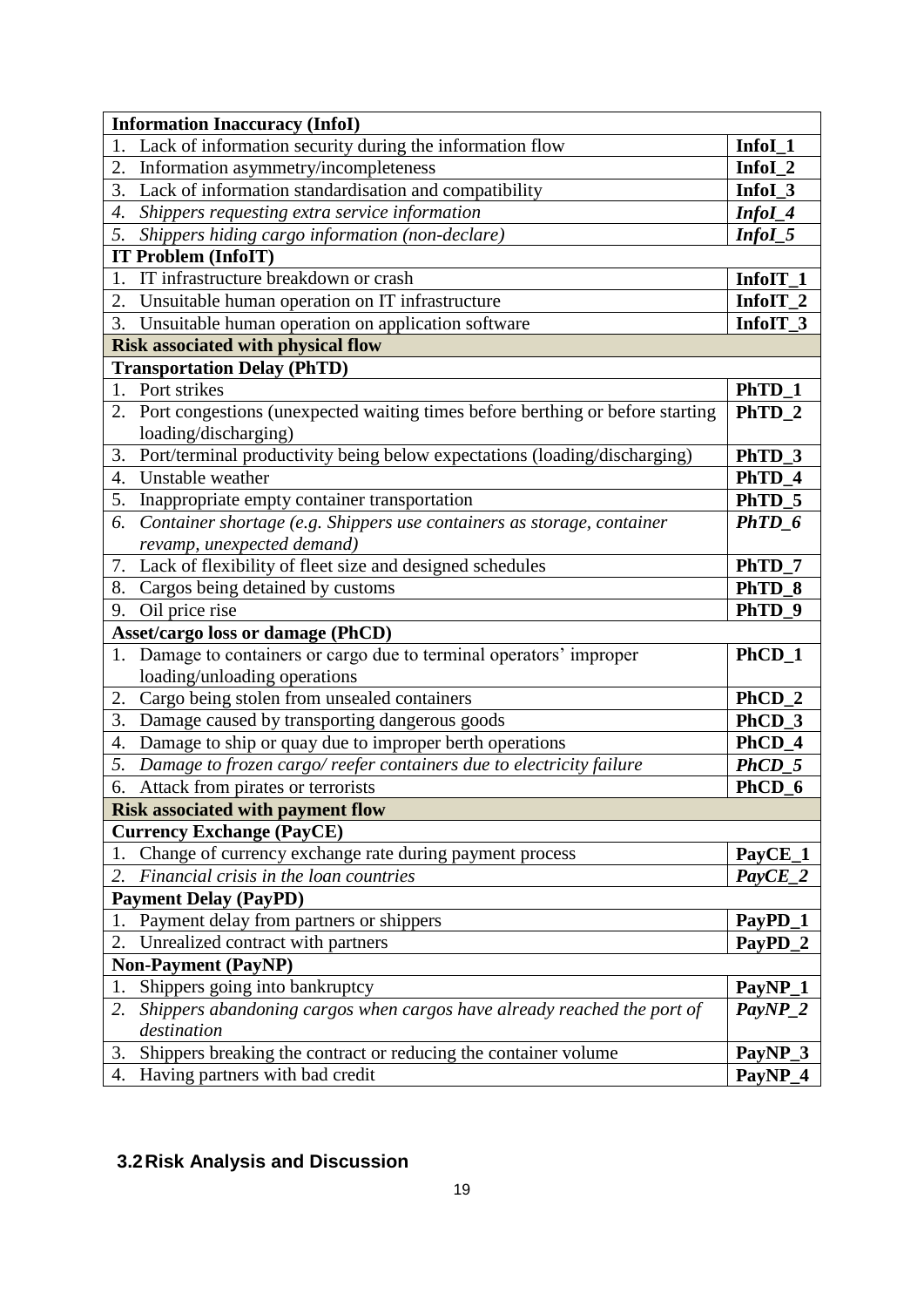Some 88 replies were returned including 62 valid replies and 26 invalid replies. The valid response rate is 18.13%. The following sections present the results of risk scale and risk mapping respectively.

## **3.2.1 Results of Risk Scale**

The risk scales of the three types of risk consequences were calculated; Table 5 details their mean values, standard deviations, and the rankings amongst all risk factors.

| <b>Financial loss</b> |                      |      |                |                          | safety and security |              |                       |      |                |
|-----------------------|----------------------|------|----------------|--------------------------|---------------------|--------------|-----------------------|------|----------------|
| <b>Risk</b>           |                      |      |                | <b>Reputation loss</b>   |                     |              | incident related loss |      |                |
|                       | <b>Risk</b><br>scale | S.D. | Rank           | <b>Risk</b><br>scale     | S.D.                | Rank         | <b>Risk</b><br>scale  | S.D. | Rank           |
| Info $D_1$            | 7.81                 | 5.42 | 32             | $6.66*$                  | 4.96                | 35           | 7.40                  | 5.52 | 21             |
| Info $D_2$            | 7.87                 | 4.91 | 30             | 7.13                     | 4.90                | 30           | 7.21                  | 5.06 | 23             |
| Info $D_3$            | 8.34                 | 5.36 | 23             | 8.48                     | 5.28                | 6            | 7.79                  | 5.17 | 19             |
| Info $D_4$            | 8.97                 | 5.27 | 15             | 8.18                     | 5.16                | 10           | 7.21                  | 4.76 | 23             |
| $Infol_1$             | 8.34                 | 6.05 | 23             | 7.65                     | 5.98                | 21           | 8.77                  | 6.24 | 10             |
| Info $I_2$            | 7.85                 | 5.48 | 31             | 7.76                     | 5.60                | 19           | 8.40                  | 5.69 | 12             |
| Info $I_3$            | $7.66*$              | 5.12 | 35             | 7.40                     | 5.15                | 25           | 8.16                  | 4.89 | 16             |
| InfoI 4               | 8.13                 | 5.20 | 26             | 8.15                     | 5.52                | 11           | 8.35                  | 5.35 | 13             |
| Info <sub>L5</sub>    | $11.44***$           | 6.13 | $\overline{2}$ | $10.\overline{61}^{***}$ | 6.39                | $\mathbf{1}$ | $12.08***$            | 6.38 | $\mathbf{1}$   |
| InfoIT $_1$           | 8.15                 | 4.81 | 25             | 7.87                     | 5.51                | 17           | 8.44                  | 4.21 | 11             |
| InfoIT_2              | 7.73                 | 5.16 | 33             | 7.48                     | 5.47                | 23           | 8.19                  | 4.76 | 14             |
| InfoIT_3              | 7.71                 | 4.57 | 34             | 7.35                     | 4.82                | 27           | 8.13                  | 4.32 | 17             |
| Mean of risks         |                      |      |                |                          |                     |              |                       |      |                |
| associated with       | 8.33                 |      |                | 7.89                     |                     |              | 8.35                  |      |                |
| information flow      |                      |      |                |                          |                     |              |                       |      |                |
| PhTD_1                | $9.65***$            | 5.98 | 10             | 7.79                     | 5.99                | 18           | 7.85                  | 5.46 | 18             |
| PhTD_2                | $10.81***$           | 5.24 | 3              | $9.39***$                | 5.72                | 3            | 8.19                  | 4.79 | 14             |
| PhTD_3                | $9.00***$            | 5.01 | 14             | 8.00                     | 5.17                | 14           | 7.18                  | 4.89 | 26             |
| PhTD_4                | $10.63***$           | 5.05 | $\overline{4}$ | 8.48                     | 5.36                | 6            | $10.21***$            | 4.95 | $\overline{4}$ |
| PhTD_5                | 8.47                 | 5.63 | 22             | 7.39                     | 6.04                | 26           | 7.27                  | 5.76 | 22             |
| PhTD 6                | 8.77                 | 5.05 | 16             | 7.68                     | 5.08                | 20           | 6.71                  | 4.94 | 30             |
| PhTD_7                | 8.58                 | 5.26 | 20             | 7.98                     | 4.96                | 15           | 7.19                  | 5.82 | 25             |

Table 5 Risk scale of all risk factors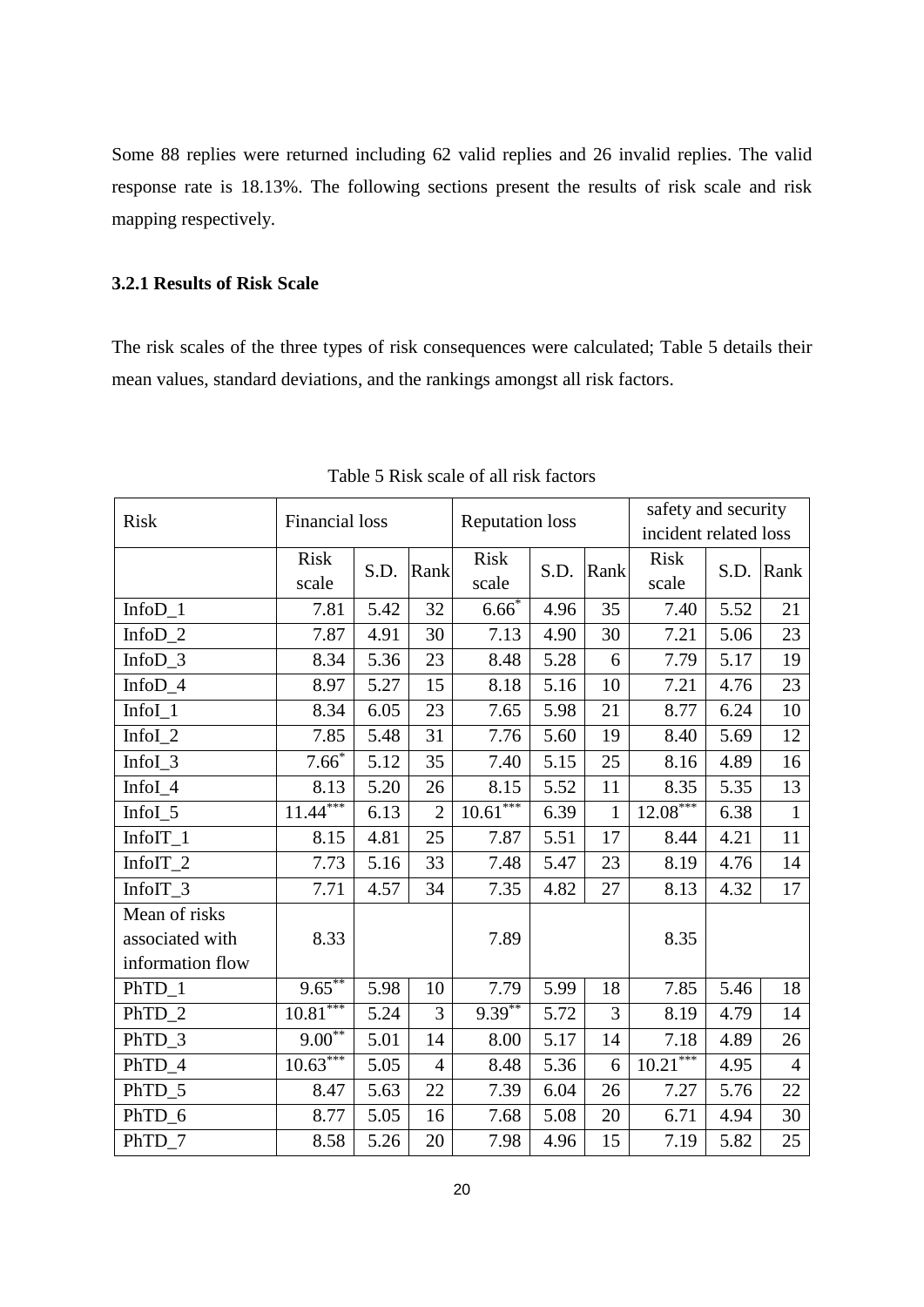| PhTD_8          | 7.89                     | 4.75 | 29             | 7.18      | 5.27 | 29             | 6.65       | 4.79 | 33             |
|-----------------|--------------------------|------|----------------|-----------|------|----------------|------------|------|----------------|
| PhTD_9          | $14.00***$               | 6.31 | $\mathbf{1}$   | 8.73      | 5.77 | 5              | $9.03***$  | 6.16 | 9              |
| $PhCD_1$        | $10.21***$               | 5.93 | 6              | $9.29***$ | 6.31 | $\overline{4}$ | $9.77***$  | 5.31 | $\overline{7}$ |
| $PhCD_2$        | $9.65***$                | 5.85 | 10             | 8.48      | 4.92 | 6              | $9.55***$  | 5.31 | 8              |
| $PhCD_3$        | $10.26***$               | 4.86 | 5              | $9.52***$ | 5.69 | $\overline{2}$ | $11.42***$ | 5.87 | $\overline{2}$ |
| PhCD_4          | $9.37***$                | 5.18 | 12             | 8.11      | 5.45 | 12             | $9.97***$  | 5.35 | 6              |
| PhCD_5          | $9.85***$                | 5.34 | 8              | 8.29      | 5.08 | 9              | $10.06***$ | 5.48 | 5              |
| PhCD_6          | $9.84***$                | 5.84 | 9              | 8.03      | 6.22 | 13             | $11.03***$ | 6.01 | 3              |
| Mean of risks   |                          |      |                |           |      |                |            |      |                |
| associated with | 9.80                     |      |                | 8.29      |      |                | 8.81       |      |                |
| physical flow   |                          |      |                |           |      |                |            |      |                |
| PayCE_1         | $10.\overline{18}^{***}$ | 6.44 | $\overline{7}$ | 7.95      | 6.38 | 16             | 7.69       | 6.42 | 20             |
| PayCE_2         | 8.10                     | 5.98 | 27             | 7.10      | 6.57 | 31             | 6.89       | 6.58 | 28             |
| PayPD_1         | $9.21***$                | 5.65 | 13             | 7.44      | 5.40 | 24             | 6.82       | 4.76 | 29             |
| PayPD_2         | 8.68                     | 5.81 | 17             | 7.55      | 5.90 | 22             | 6.69       | 5.12 | 31             |
| PayNP_1         | 8.66                     | 6.01 | 18             | 6.95      | 5.99 | 33             | 7.13       | 6.22 | 27             |
| PayNP_2         | 8.63                     | 5.53 | 19             | 6.92      | 5.45 | 34             | 6.66       | 5.23 | 32             |
| PayNP_3         | 8.48                     | 5.73 | 21             | 7.31      | 5.97 | 28             | $6.58*$    | 5.33 | 34             |
| PayNP_4         | 7.94                     | 5.12 | 28             | 7.03      | 5.34 | 32             | $6.58*$    | 5.22 | 34             |
| Mean of risks   |                          |      |                |           |      |                |            |      |                |
| associated with | 8.73                     |      |                | 7.28      |      |                | 6.88       |      |                |
| payment flow    |                          |      |                |           |      |                |            |      |                |
| Total average   | 9.05                     |      |                | 7.92      |      |                | 8.21       |      |                |

<sup>\*</sup>means the risk scale is the smallest one in each consequence

\*\*means the risk scale is between 9 and 9.99

\*\*\*\* means the risk scale is greater than 10

In respect of financial loss, the top three high-level risk factors are "oil price rise" (PhTD\_9: 14.00), "shippers hiding cargo information (non-declare)" (InfoI\_5: 11.44), and "port congestion" (PhTD\_2: 10.81). Moreover, although their respective risk scales are lower than the top three, there are several risk factors which are also quite high (greater than 10). These are "unstable weather" (PhTD\_4: 10.63), "damage caused by transporting dangerous goods" (PhCD\_3: 10.26), "damage to containers or cargos due to terminal operators' improper loading/unloading operations" (PhCD<sub>1</sub>: 10.21), and "change of currency exchange rate during payment process" (PayCE\_1: 10.18). The factor, "lack of information standardisation and compatibility" (InfoI\_3: 7.66), has the least impact on shipping companies' financial losses. In terms of financial losses, risk associated with physical flow is the most significant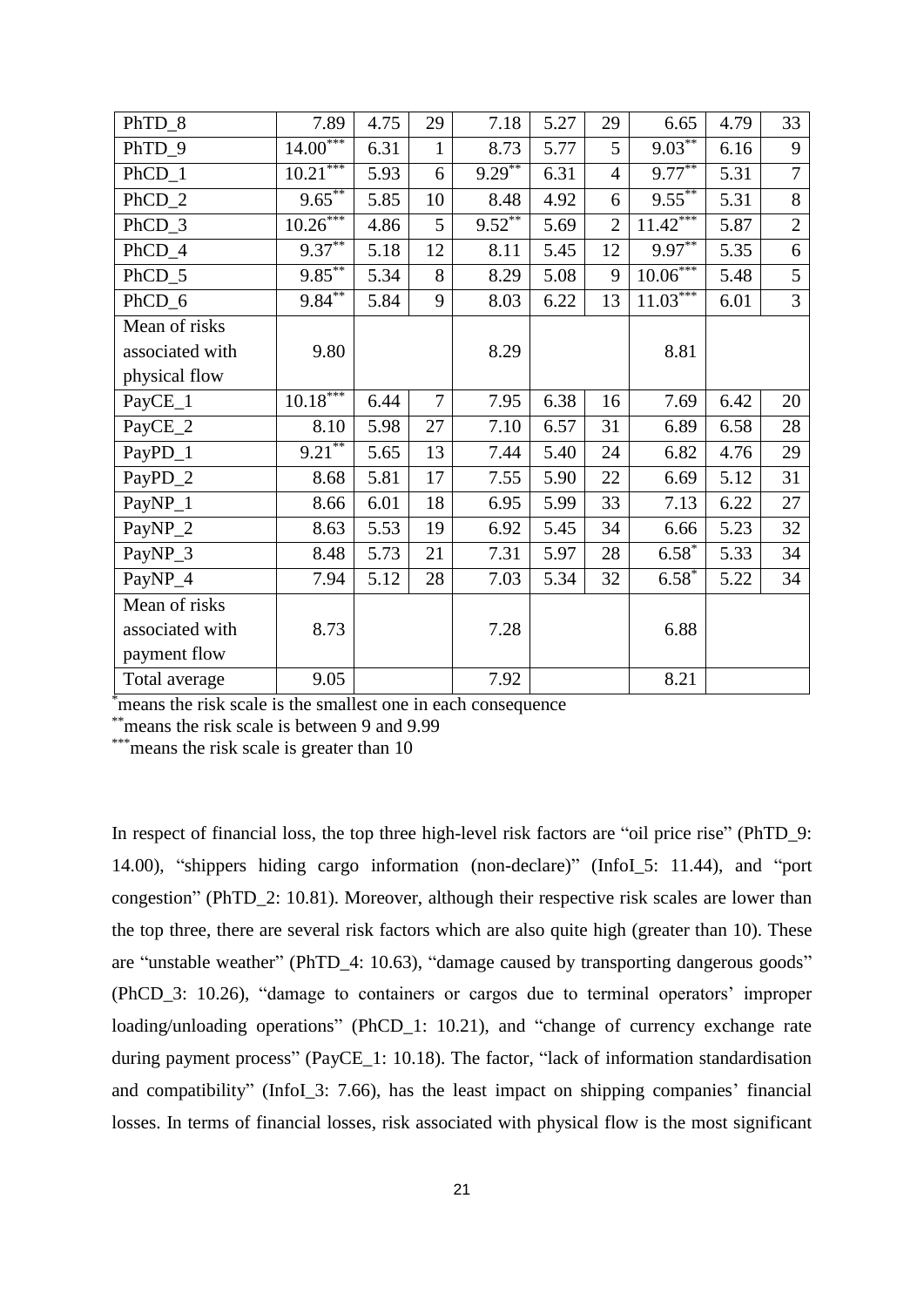one (the mean is 9.80) amongst the three categories of risks and risk associated with information flow is the least significant one (the mean value is 8.33).

In terms of reputation loss, the top three risk factors are "shippers hiding cargo information (non-declare)" (InfoI\_5: 10.61), "damage caused by transporting dangerous goods" (PhCD\_3: 9.52), and "port congestion" (PhTD\_2: 9.39). The least significant one is "using different communication channels in the supply chain and consequently increasing the time of information transmission (e.g. telephone, Email, EDI)" (InfoD\_1: 6.66). Again, the most significant one is risk associated with physical flow; however, the impact is not as high as that of financial loss (the mean here is 8.29). Risk associated with payment flow with the mean being 7.28 has the least impact on shipping companies' reputation loss.

In terms of safety and security incident related loss, the top three risk factors are "shippers hiding cargo information" (InfoI\_5: 12.08), "damage caused by transporting dangerous goods" (PhCD\_3: 11.42), and "attack from pirates or terrorists" (PhCD\_6: 11.03). There are two other risk factors of which the risk scale is greater than 10. They are "unstable weather" (PhTD\_4: 10.21) and "damage to frozen cargos/ reefer containers due to electricity failure" (PhCD\_5: 10.06). The risk factor, "financial crisis in the loan countries" (PayCE\_2: 5.79), has the least impact on safety and security incident related loss. Among the three categories of risks, risk associated with physical flow remains in first place (the mean was 8.81) and risk associated with payment flow is the least one (the mean was 6.88).

Notably, amongst all the risk factors, "shippers hiding cargo information (non-declare)" (InfoI\_5) ranks as the first in respect of two types of consequence - reputation and safety and security incident related loss; and the second in respect of financial loss. This suggests that this factor is in effect the most serious risk factor in container shipping operations. It may be worth mentioning that in relation to InfoI\_5, a shipping manager during the interview survey stated -

*We have paid some penalties and once our ship was detained because the documents, for customs clearance, were inconsistent with the shipper and the process was delayed. The reason was that our customer [the shipper] did not inform us that the contents of the cargos had been changed.*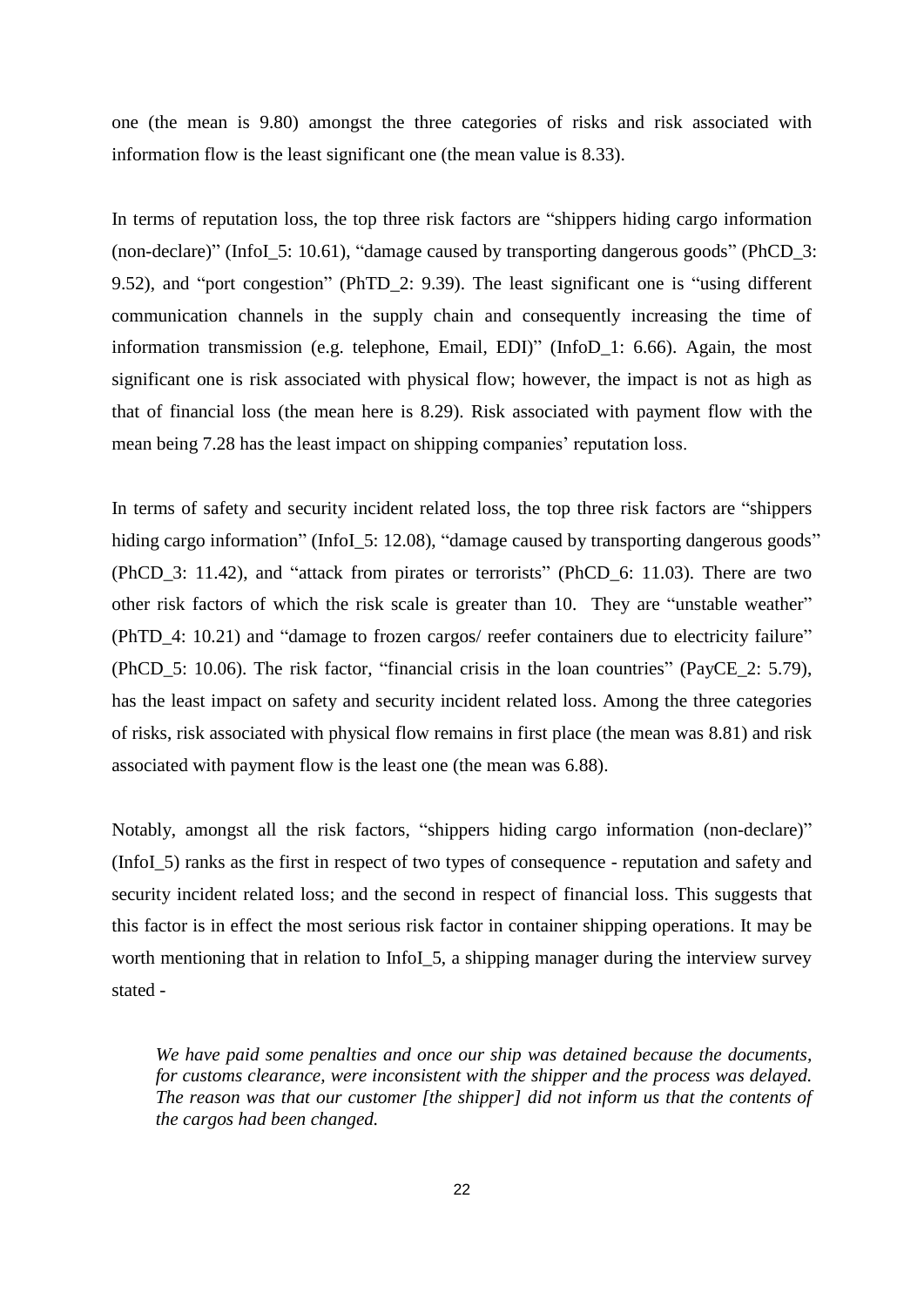"Oil price rise" (PhTD\_9) is another important risk factor especially in respect of financial loss. According to Ronen (2011), fuel price rise could substantially increase the operational cost of a large ship as more than 75% of the operating cost is used for bunker fuel. "Damage caused by transporting dangerous goods" (PhCD\_3) and "unstable weather" (PhTD\_4) are also notable factors since they have a significant impact on employees' safety.

PayCE 1 is the only risk associated with the payment flow factor of which the scale is greater than 10 in respect of financial loss consequence. An unstable currency exchange rate may be the main reason for this risk. During the interview survey, a shipping manager explained:

*The transportation fees we get are usually calculated by USD. However, some shippers will still pay the bills by local currency, such as euro or JPY. We need to afford the risk from the unstable currency exchange rate,… sometimes, it will make us lose the profit.*

Averaging over all risk factors in terms of their impact on financial loss, reputation loss and safety and security incident related loss, the result as shown in Table 5 reveals that financial loss is the most affected (the average is 9.05) and reputation loss is the least affected (the average is 7.92) with safety and security incident related loss (the average is 8.21) being in the middle.

#### **3.2.2 Results of Risk Mapping**

Risk mapping is a common method to analyse the relative importance of different risk factors (Waters, 2007). In a risk map, the horizontal axis represents the risk likelihood and the vertical axis represents the risk consequence. Each risk factor can be located in the risk map. As explained in Section 3 of this paper, we use RAS to derive a risk factor's likelihood and consequence over all respondents. Based on the risk scales, we divided the risk map into four regions: low risk region (corresponding to risk scale <5), moderate risk region (5< risk scale  $\langle 10 \rangle$ ; high risk region (10 $\langle$  risk scale  $\langle 15 \rangle$ , and extremely high risk region (15 $\langle$  risk scale).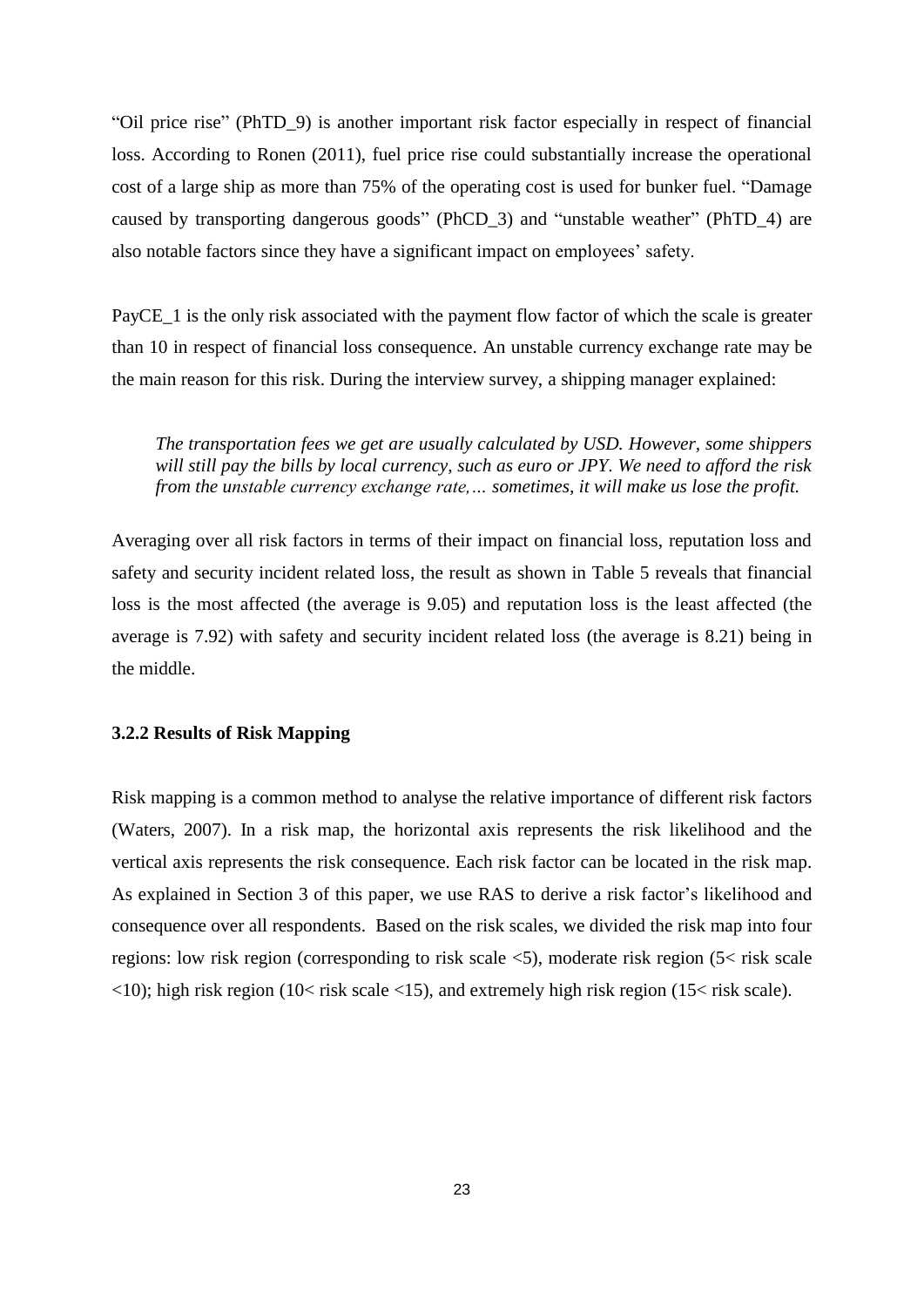

Figure 3 Financial loss risk map

As shown in the financial loss risk map (Figure 3), the majority of the risk factors (28 out of 35) fall within the moderate risk region and none of the risk factors fall within the low risk region or the extremely high risk region. A total of seven risk factors fall within the high risk region including PhTD\_9, InfoI\_5, PhTD\_2, PhTD\_4, PhCD\_3, PhCD\_1, and PayCE\_1. Notably, PhCD 5 and PhCD 6, although they are in the moderate risk region, are very close to the boundary of the high risk region. Most of these factors belong to the category of risk associated with physical flow; this coincides with the earlier presented finding that, in respect of financial loss, risk associated with physical flow is more significant than the other two categories of risk. It is also worth mentioning that the risk factor PhTD\_9 (oil price rise) has the highest risk scale and is quite close to the extreme risk region.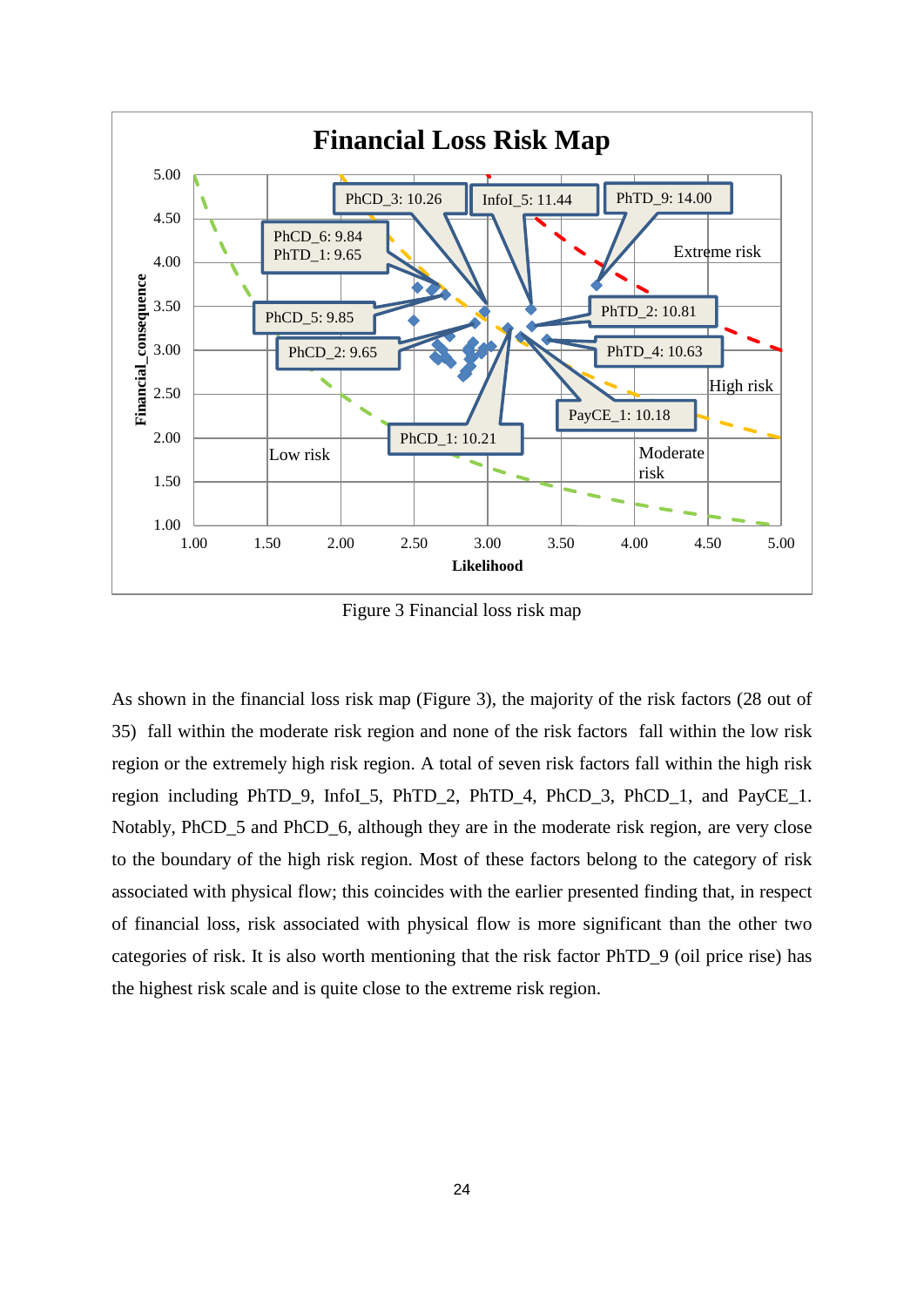

Figure 4 Reputation loss risk map

As shown in the reputation loss risk map (Figure 4), except the risk factor InfoI\_5 that falls within the high risk region, all other risk factors are in the moderate risk region.



Figure 5 Safety and security incident related loss risk map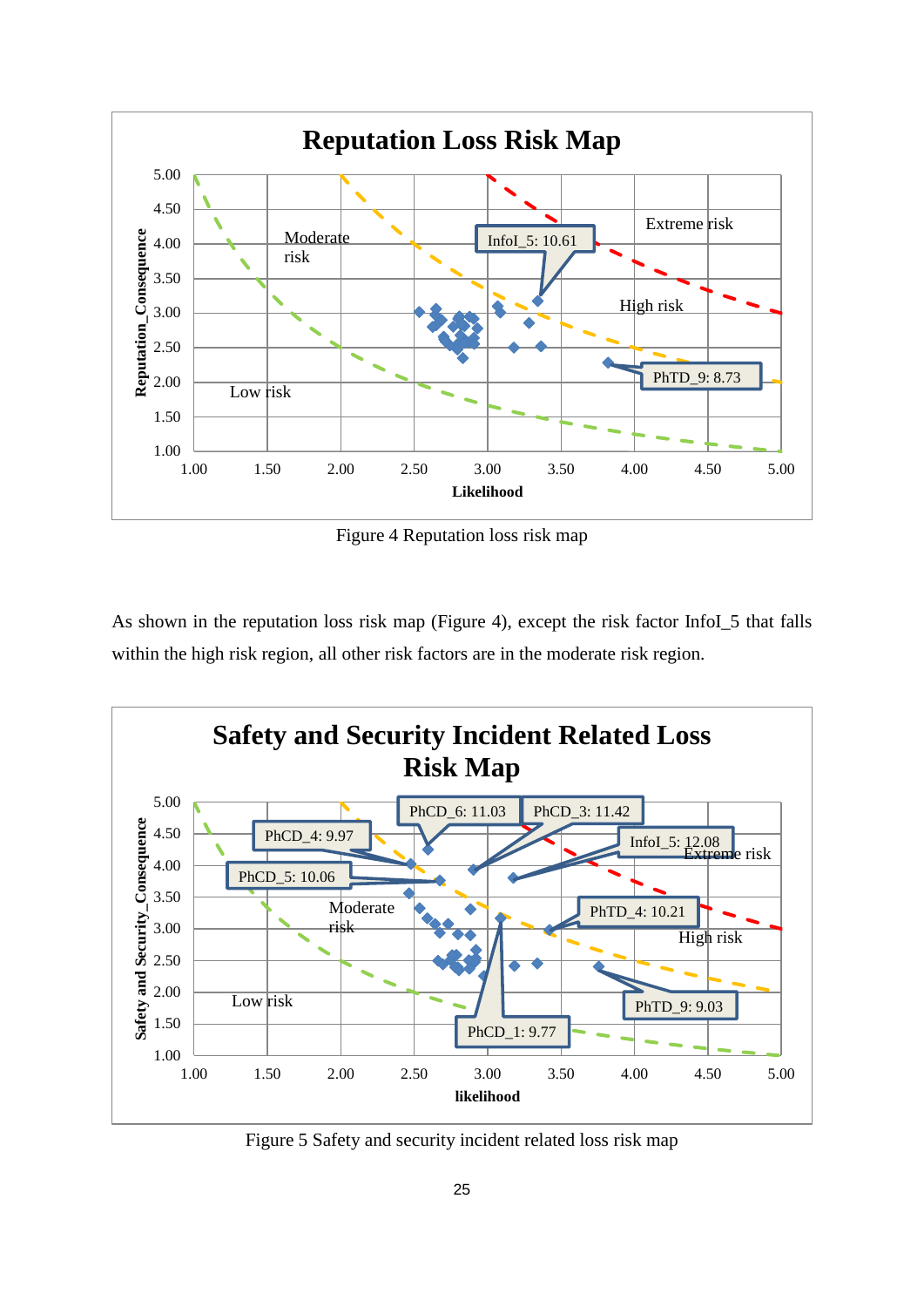In the safety and security incident related loss risk map (Figure 5), five risk factors fall within the high risk region. These include InfoI\_5, PhCD\_3, PhCD\_6, PhCD\_5, and PhTD\_4. Two risk factors within the moderate risk region (PhCD\_4 and PhCD\_1) are close to the high risk region. With the exception of InfoI\_5, all the other top seven risk factors in respect of safety and security incident related loss belong to risks associated with physical flow. This suggests that, in container shipping operations, the risks associated with physical flow have the most serious impact on safety and security incident related loss. In terms of InfoI\_5, shipping managers can perhaps try to reduce the likelihood via strategies such as checking the processing document more carefully. In terms of the risk factors with high consequence and low likelihood, PhCD\_6 and PhCD\_4, insurance is of course an option for reducing the risk. It has also been suggested (IFW, 2011) that shipping companies may charge more fees for protecting the cargos travelling through high risk routes.

## **4. Further Discussion**

This paper has used empirical data to analyse the risks faced by container shipping companies from a logistics perspective in relation to three different types of risk consequence: financial loss, reputation loss and safety and security incident related loss. From a logistics perspective, it was aimed at providing an inclusive view on the risks in container shipping operations. The research questions have been answered: a total of 35 risk factors have been identified and classified into three categories, namely, risks associated with information flow, risks associated with physical flow, and risks associated with payment flow. Moreover, the relative importance of each factor was calculated. It is worth mentioning several highlights. One is that the risk associated with physical flow is the most important risk category among the three categories. It is recommendable that the managers, if the available resources are rather limited, could perhaps give priority to risks associated with physical flow in designing risk control policies. This finding is indeed consistent with some of the previous studies in this field as mentioned in the Introduction.

The other highlight is that, amongst the thirty five risk factors, "shipper hiding cargo information" is the most serious risk factor. This reflects the shippers' opportunistic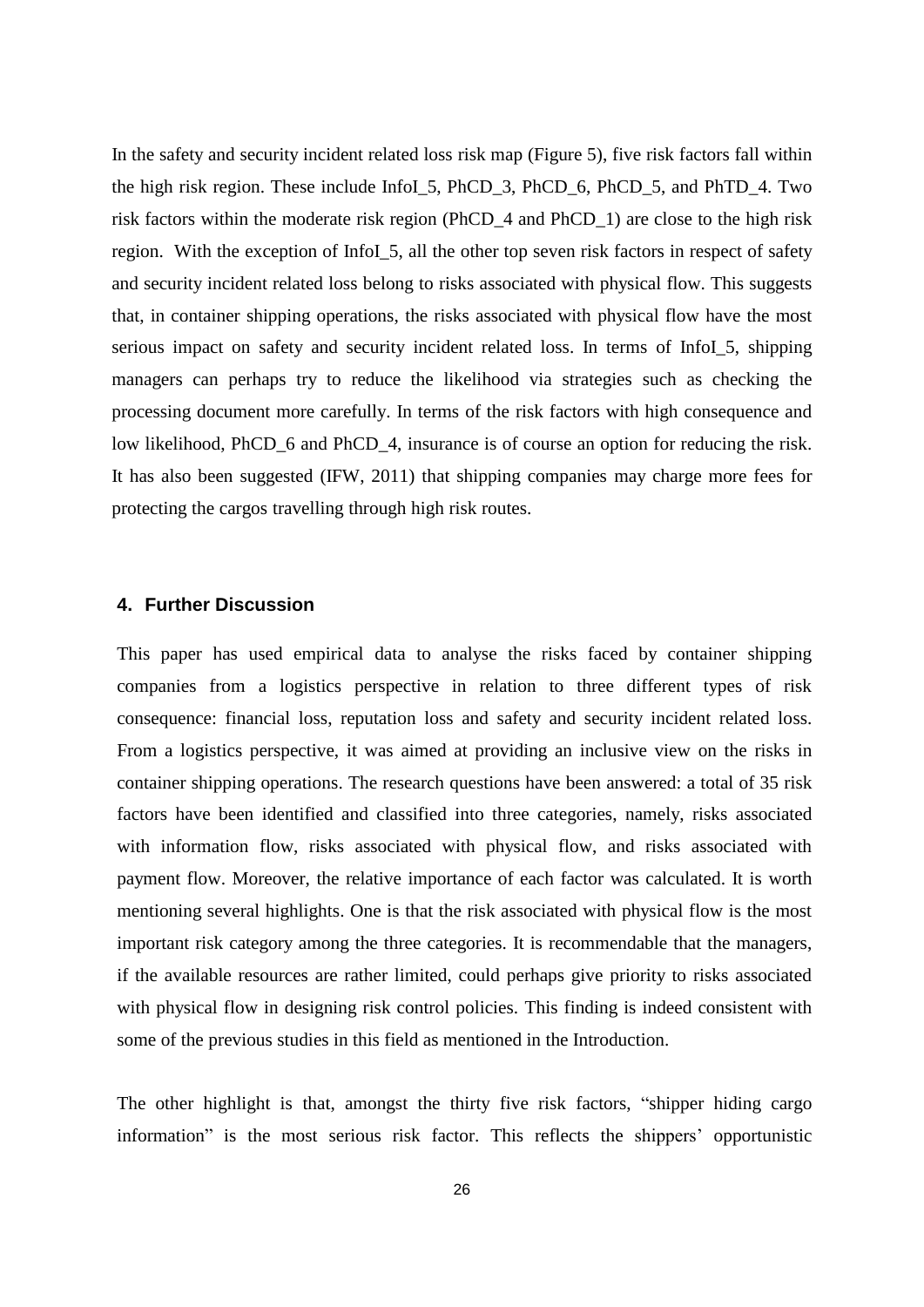behaviour, which, has actually been recognised widely in the maritime industry. In one of the interviews, the interviewee explained that –

*We charge expensive freight and insurance for transporting expensive cargo and/or dangerous goods. Some shippers will hide the cargos information in order to save the money. This action may produce some serious consequences, such as explosion if the cargo is dangerous goods or cargo damage if the cargo is fragile.*

In recognition of this issue, the IMO proposed a regulation regarding verification of containers' actual weight before loading onto a ship, and suggested that if a shipper failed to comply with the verified weight certificate of the containers' gross weight, the loading of such containers ought to be refused.

Furthermore, our research "refines" the findings, of some previous studies by placing the risk factors addressed therein in a full "risk picture" which was developed systematically. For example, our research confirmed that empty container transportation was a risk element. However, the findings showed that it is not that important compared to the other risk factors: it ranks  $22<sup>nd</sup>$  for causing financial loss,  $26<sup>th</sup>$  for reputation loss, and  $22<sup>nd</sup>$  for safety and security incident related loss. This may be explained by the fact that although empty container repositioning could incur a significant amount of costs, the shipping industry has long been aware of the trade imbalance and has already been prepared to accept such risk. Notteboom (2006) found that "port/terminal congestion" was the main source of schedule unreliability, followed by "port/terminal productivity below expectations", and "unexpected waiting times due to weather or on route mechanical problems". Schedule reliability is an important aspect in container shipping reputation performance, transportation delay would undoubtedly harm shipping companies' reputation. In putting these factors onto the full "risk picture" developed in our research, it is obvious that "port congestion" and "unstable weather" are important. However, when compared to other risk factors, "port/terminal productivity being below expectations" is not that important since it ranked 14<sup>th</sup> in respect of reputation loss.

Several studies found that information asymmetry was an important issue in some supply chains such as retailer or manufacture (e.g. Forrester, 1961; Lee *et al*., 1997). However, it is found in our study that in the maritime context, information asymmetry among the players in the market is not that important: it ranked  $31<sup>st</sup>$  for causing financial loss,  $19<sup>th</sup>$  for reputation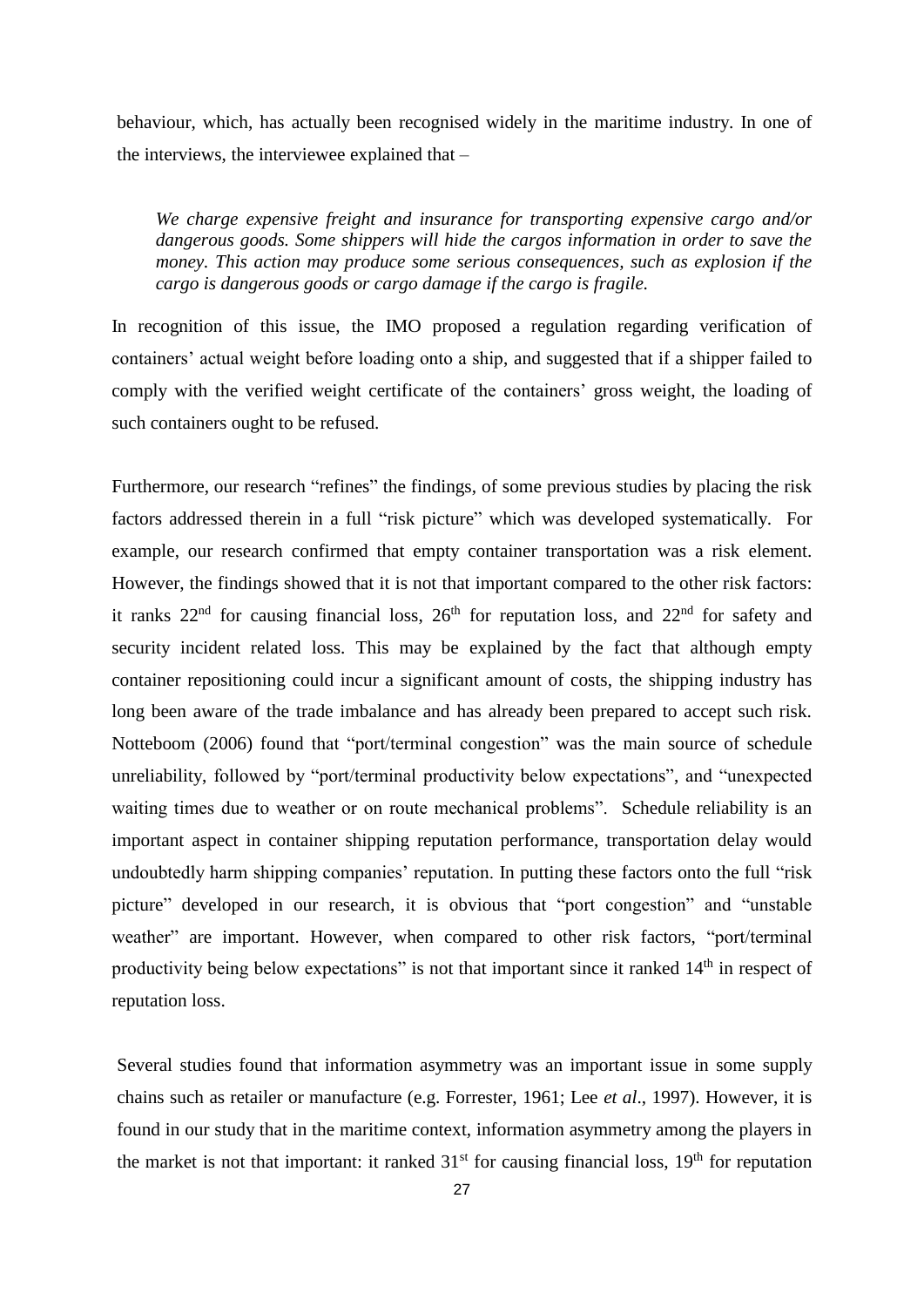loss, and 12<sup>th</sup> for safety and security incident related loss. As an interviewee put it in one of our interviews with the shipping companies –

*We do not really care about information asymmetry. According to 80/20 rule, compared to the cargo flow starting from small shippers through brokers or forwarders to our company, the large shippers, who can offer large scale cargo directly to us without brokers or forwards, are the ones with which we are really concerned.*

Our research results support also some previous findings, e.g., Fu *et al*. (2010). ). Our paper confirms that the pirate or terrorist attacks is an important risk element in causing financial loss and safety and security incident related loss; as shown in the two risk maps, it also has very serious risk consequence among the 35 risk factors, especially in safety and security incident related loss risk map. Our research findings also support Notteboom and Vernimmen's (2009) findings. It is confirmed that oil price rise is an important risk factor, especially for financial loss where it has the largest impact. In the financial loss risk map, the oil price rise is shown to have the highest likelihood and consequence. However, the consequences are not that important in the reputation loss risk map and in the safety and security incident related loss risk map. Our findings also confirm that port congestion is an important risk factor (Notteboom, 2006). It is found to be the third most important risk factor regarding both financial loss and reputation loss, and it appears in the high risk zone in the financial loss risk map. In addition, our research shows that the damage to frozen cargo/ reefer containers has an important risk consequence in both the financial loss risk map and the safety and security incident related loss risk map (Tseng *et al*., 2012).

## **5. Conclusions**

This study presents a hierarchical classification of risks in container shipping operations from a logistics perspective. Risks are classified into three categories: risk associated with information flow, risk associated with physical flow, and risk associated with payment flow. Each category consists of several elements (sub-categories): the information one consists of information delay, information inaccuracy, and IT problems; the physical one consists of transportation delay and cargo/asset damage; the payment one consists of currency exchange, payment delay, and non-payment. Each risk element consists of a number of risk factors and this paper considered a total of thirty five risk factors. The risk scales are measured by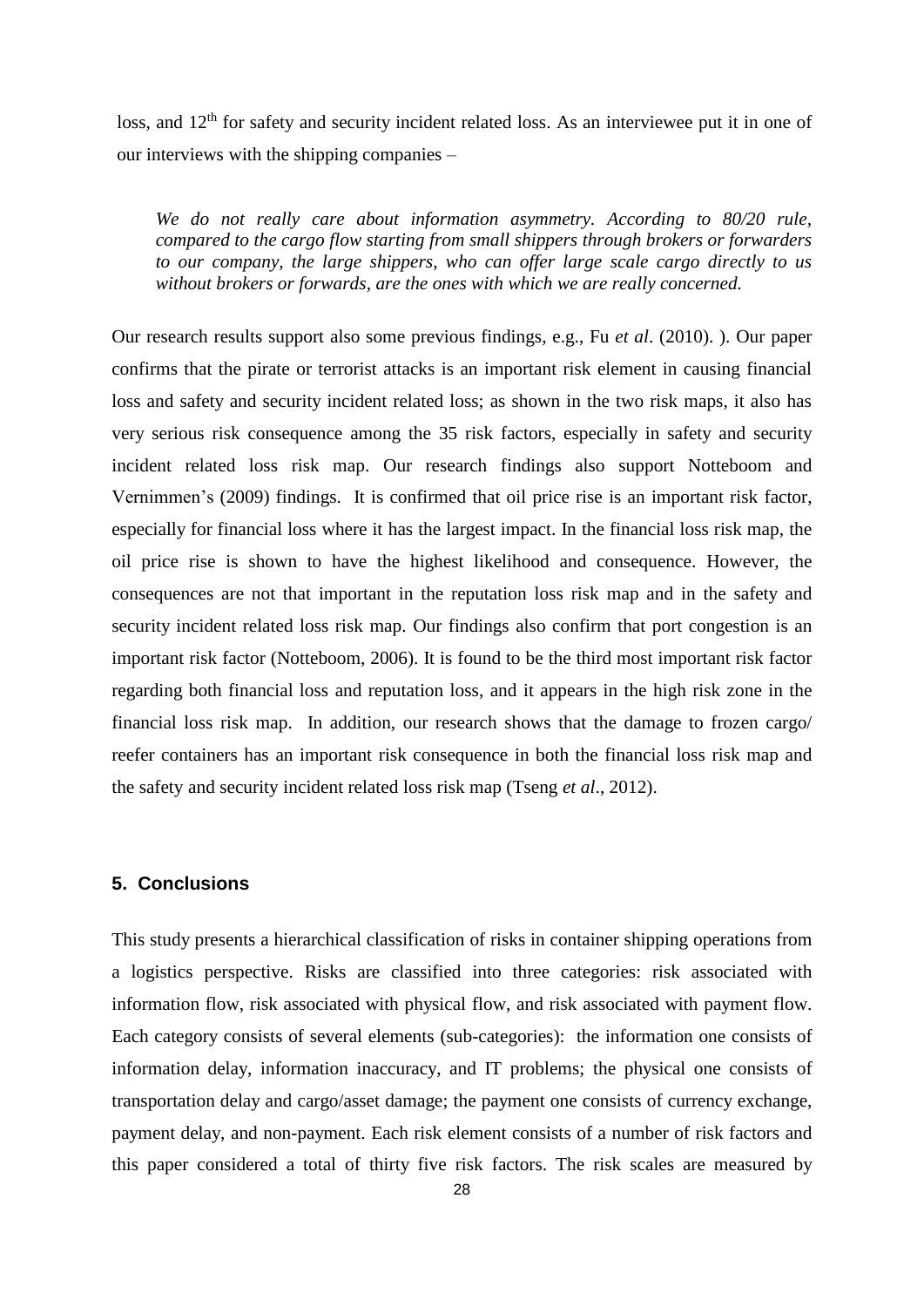multiplying risk likelihood and severity of risk in terms of three different consequences, i.e., financial loss, reputation loss, and safety and security incident related loss.

Among the three categories of risks, it is found that risks associated with physical flow are generally more significant than those associated with information and payment flows. However, "shippers hiding cargo information (non-declare)", that is a risk factor associated with informational flow, is the most serious risk factor amongst all the others in respect of all three types of consequences. It is interesting to note that this risk factor has never been addressed in any previous studies, it was suggested by the shipping company mangers during the interviews.

In respect of financial loss, "oil price rise", "shippers hiding cargo information (nondeclare)", and "port congestions" are the top three risk factors. It is thus suggested that if a shipping company aims to minimise its financial loss caused by risk incidents, consideration about these factors should be prioritised. If, however, the shipping company prefers to focus on its reputation loss, it needs to pay more attention to "shippers hiding cargo information (non-declare)", "damage caused by transporting dangerous goods", and "port congestions" as they are the top three risk factors in respective of reputation loss. "Shippers hiding cargo information (non-declare)", "damage caused by transporting dangerous goods", and "attack from pirates or terrorists" are the top three in respect of safety and security incident related loss.

Three risk maps are created to identify the importance of each risk factor in respect of the three types of risk consequences. The risk maps offer an intuitive view of the level (low, moderate, high, and extreme) of each risk factor and their likelihood and consequence.

The contributions of this paper are as follows:

- (1) This study makes empirical contribution to the literature as no studies so far have approached the container shipping operational risks from a logistic perspective including all three flows (physical, information, payment) based on the empirical data from industrial experts.
- (2) It provides an inclusive and comprehensive analysis of the risks in container shipping operations which we believe is of importance to the shipping industry. It has not only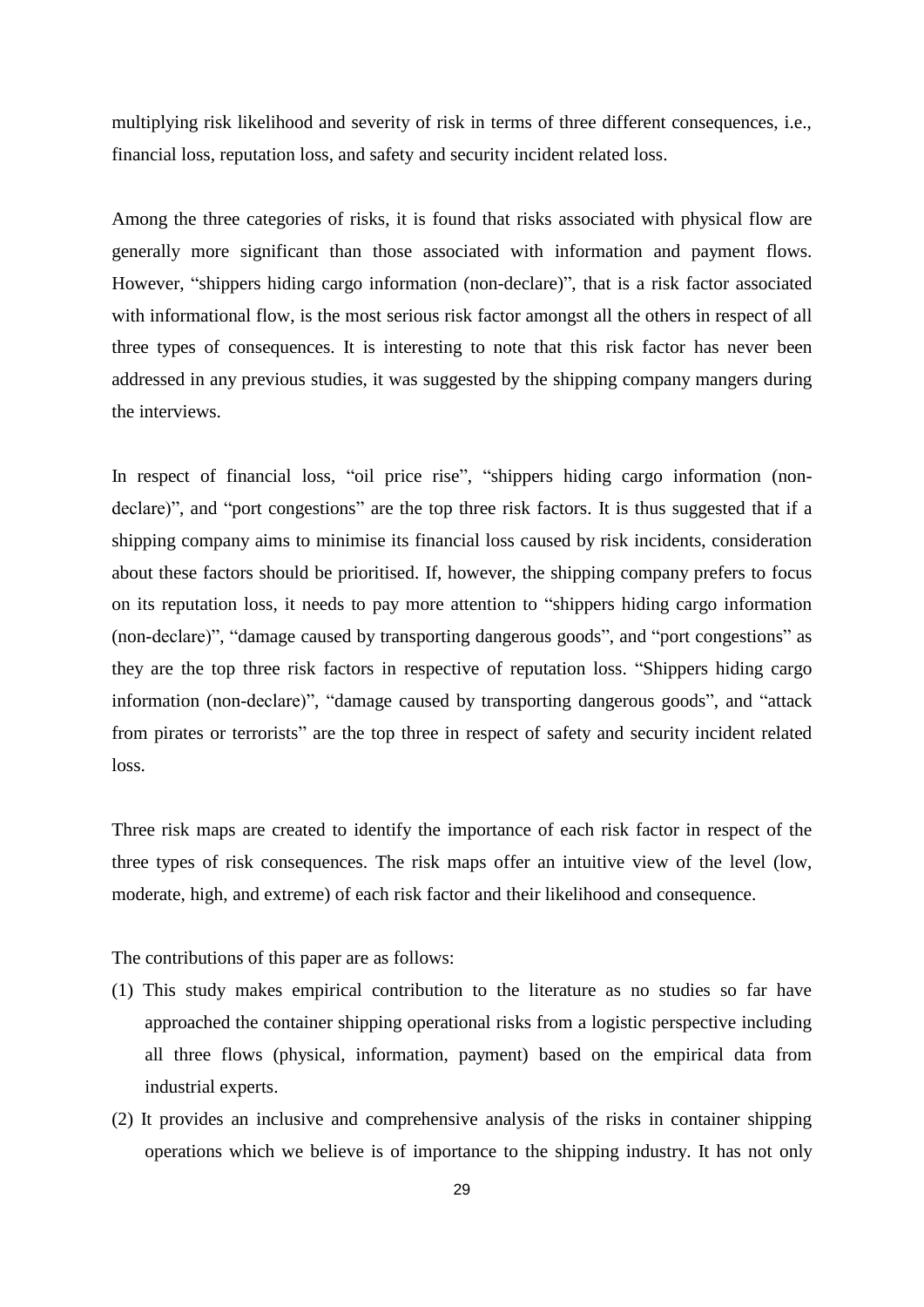identified all the risks but also explored and analysed the relative significance of each factor in respect of three different risk consequences, namely, financial loss, reputation loss, and safety and security incident related loss. This could provide useful insight for container shipping company managers and can assist them in better understanding the risks in their operations and in differentiating their efforts on mitigating risks.

(3) A new method is proposed to calculate the risk scale over multiple respondents. This method overcomes the drawback of the simple risk scale averaging method, which may distort the statistic result because it includes the components obtained by multiplying one respondent's likelihood with another respondent's consequence.

We suggest that further research may focus on exploring appropriate risk mitigation strategies and evaluating their relative performance in managing container shipping operations.

#### **Reference**

- Alphaliner (2013), *Top 100 Operated Fleets*. Available at: <http://www.alphaliner.com/top100/> (accessed 14 August 2013)
- Angulo A., Nachtmann, H., and Waller, M.A. (2004), ["Supply chain](http://onlinelibrary.wiley.com/doi/10.1002/j.2158-1592.2004.tb00171.x/full) information sharing in a [vendor managed inventory partnership"](http://onlinelibrary.wiley.com/doi/10.1002/j.2158-1592.2004.tb00171.x/full), *Journal of Business Logistics*, Vol. 25 No. 1, pp. 101-120.
- Bebbington, J., Larrinaga-Gonza´lez, C. and Moneva, J. (2008), "Corporate social responsibility reporting and reputation risk management", *Accounting, Auditing and Accountability Journal*, Vol. 21 No. 3, pp. 337-361.
- Beretta, S. and Bozzolan, S. (2008), "Quality versus quantity: The case of forward-looking disclosure", *Journal of Accounting, Auditing and Finance*, Vol. 23 No. 3, pp. 333-376.
- Chen, Y. (2008), "Research on trust among supply chain partners", in Zhang, H., Zhao, R.M. and Xie, Z. (Eds.), *Industry cluster and meta-studies: proceedings of international conference on industry cluster development and management, June 27-30, 2008*, Orient Academic Forum, China, pp.742-745.
- Cox, L.A. (2008), "What's wrong with risk matrices?", *Risk Analysis*, Vol. 28 No. 2, pp. 497- 512.
- Creazza, A., Dallari, F., and Melacini, M. (2010), "Evaluating logistics network configurations for a global supply chain", *Supply Chain Management: An International Journal*, Vol. 15 No. 2, pp. 154-164.
- DeLone, W. H. and McLean, E. R. (1992), "Information systems success: the quest for the dependent variable", *Information Systems Research*, Vol. 3 No. 1, pp. 60-95.
- *Drewry* (2006), *Annual Container Market Review & Forecast 2006/07*, Drewry Shipping Consultants Ltd, London.
- *Drewry* (2009), *Risk Management in International Transport and Logistics*, Drewry Shipping Consultants Ltd, London.
- Elky, S. (2006), *An Introduction to Information System Risk Management*, SANS Institute, white paper.
- Ewert, K. (2008), "Risk management", *Handbook of Container Shipping Management*, Vol. 2 No. 33, pp. 71-85.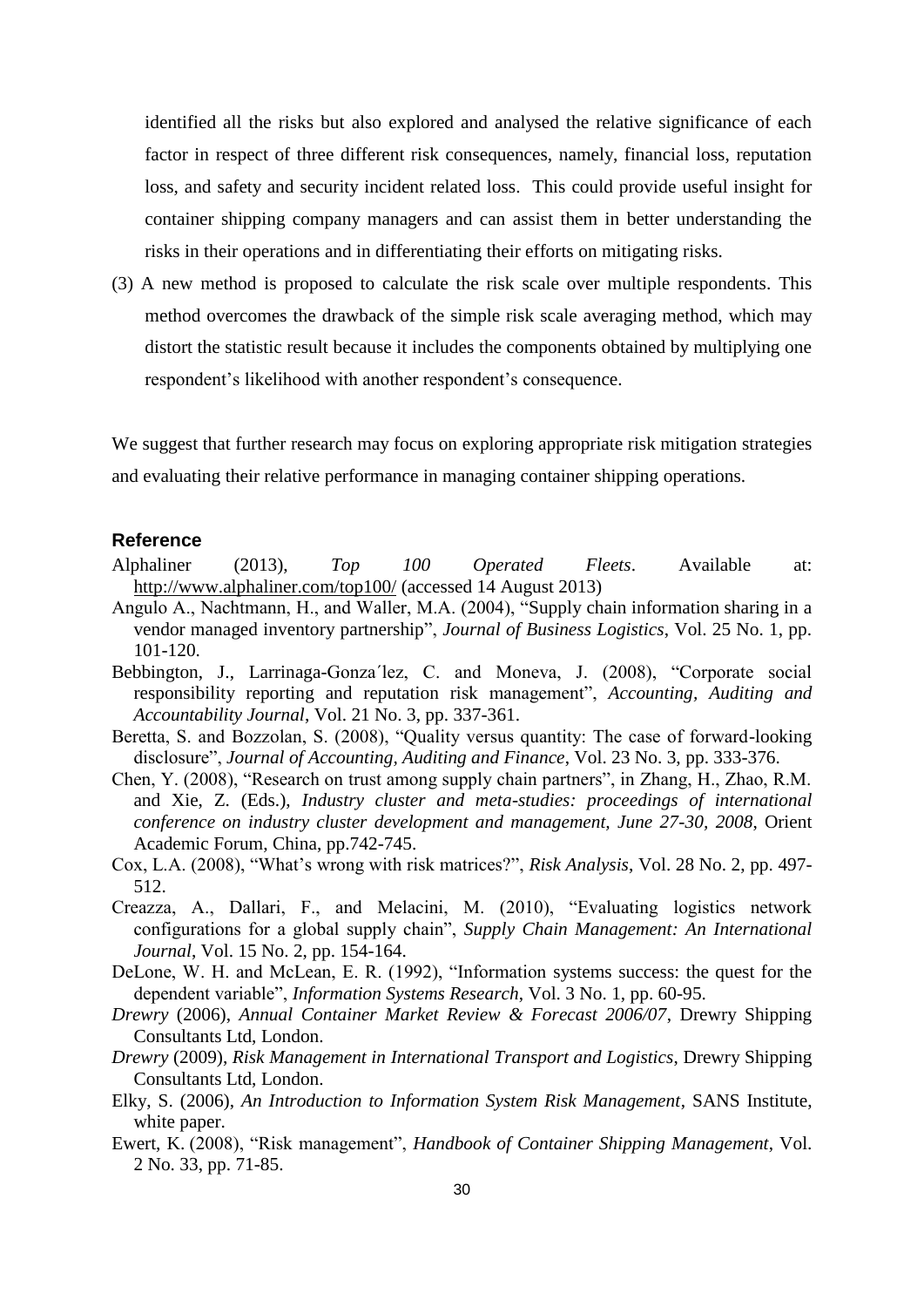Finch, P. (2004), "Supply chain risk management", *Supply Chain Management: An International Journal*, Vol. 9 No. 2, pp. 183-196

- Fu, X., Ng, A.K.Y and Lau, Y.Y., (2010), "The impacts of maritime piracy on global economic development: the case of Somalia", *Maritime Policy and Management*, Vol. 37 No. 7, pp. 677-697.
- Garvey, P.R. and Lansdowne, Z.F. (1998), "Risk matrix: an approach for identifying, assessing, and ranking program risks", *Air Force Journal of Logistics*, Vol. 22 No. 1, pp. 18–21.
- Husdal, J. and Bråthen, S. (2010), "Bad locations, bad logistics? How Norwegian freight carriers handle transportation disruptions", in the World Conference for Transportation Research 2010, Lisbon, Portugal, 11 -15 July.
- IFW (2011). "Private navy to tackle piracy", *International Freighting Weekly*, 8 November.
- IMO (2009), *IMO what it is*, International Maritime Organization, London.
- IMO (2011), Accidents don't have to happen, *Current Awareness Bulletin*, Vol. 23, No. 9, p.10.
- Jüttner, U., Peck, H., & Christopher, M. (2003), "Supply chain risk management: outlining an agenda for future research", *International Journal of Logistics: Research and Applications*, Vol. 6 No. 4, pp. 197-210.
- Kasperson, R.E., Renn, O., Slovic, P., Brown, H.S., Emel, J., Goble, R., Kasperson, J.X. and Ratick, S. (1988), "The social amplification of risk: a conceptual framework", *Risk Analysis*, Vol. 8 No. 2, pp. 177-187.
- Kavussanos, M. G., Juell-Skielse, A., and Forrest, M. (2003), "International comparison of market risks across shipping-related industries", *Maritime Policy and Management*, Vol. 30 No. 2, pp.107-122.
- Lambert, D. M., Cooper, M. C., and Pagh, J. D. (1998), "Supply chain management: implementation issues and research opportunities". *International Journal of Logistics Management*, Vol. 9 No. 2, pp. 1-20.
- Lee, H.L., Padmanabhan, V. and Whang, S. (1997), "Information distortion in a supply chain: The bullwhip effect", *Management Science*, Vol. 43 No. 4, pp. 546-558.
- Manuj, I. and Mentzer, J. T. (2008), "Global supply chain risk management" *Journal of Business Logistics*, Vol. 29 No.1, pp.133-155.
- Metters, R. (1997), "Quantifying the bullwhip effect in supply chains", *Journal of Operations Management*, Vol.15 No.2, pp. 89–100.
- Millman, R. (2007), "Human error biggest threat to computer security", *ITPRO*, 19<sup>th</sup> June, available at: [http://www.itpro.co.uk/115920/human-error-biggest-threat-to-computer](http://www.itpro.co.uk/115920/human-error-biggest-threat-to-computer-security)[security](http://www.itpro.co.uk/115920/human-error-biggest-threat-to-computer-security) (accessed 5 November 2011)
- Ministry of Transportation and Communications (2011), *Transportation Research Statistics*, available at:<http://www.iot.gov.tw/mp.asp> (accessed 7 November 2012).
- Mitchell, V.W. (1995), "Organizational risk perception and reduction: a literature review", *British Journal of Management*, Vol. 6 No. 2, pp. 115-133.
- Notteboom, T. E. (2006), "The time factor in liner shipping services", *Maritime Economics and Logistics*, Vol. 8 No. 1, pp. 19-39
- Notteboom, T.E. and Vernimmen, B. (2009), "The effect of high fuel costs on liner service configuration in container shipping", *Journal of Transport Geography*, Vol. 17 No. 5, pp.325-337.
- NPSA (2008), *A Risk Matrix for Risk Managers*, National Patient Safety Agency, NHS, London.

Forrester, J. W. (1961), *Industrial Dynamics*. MIT Press, Boston, MA, USA.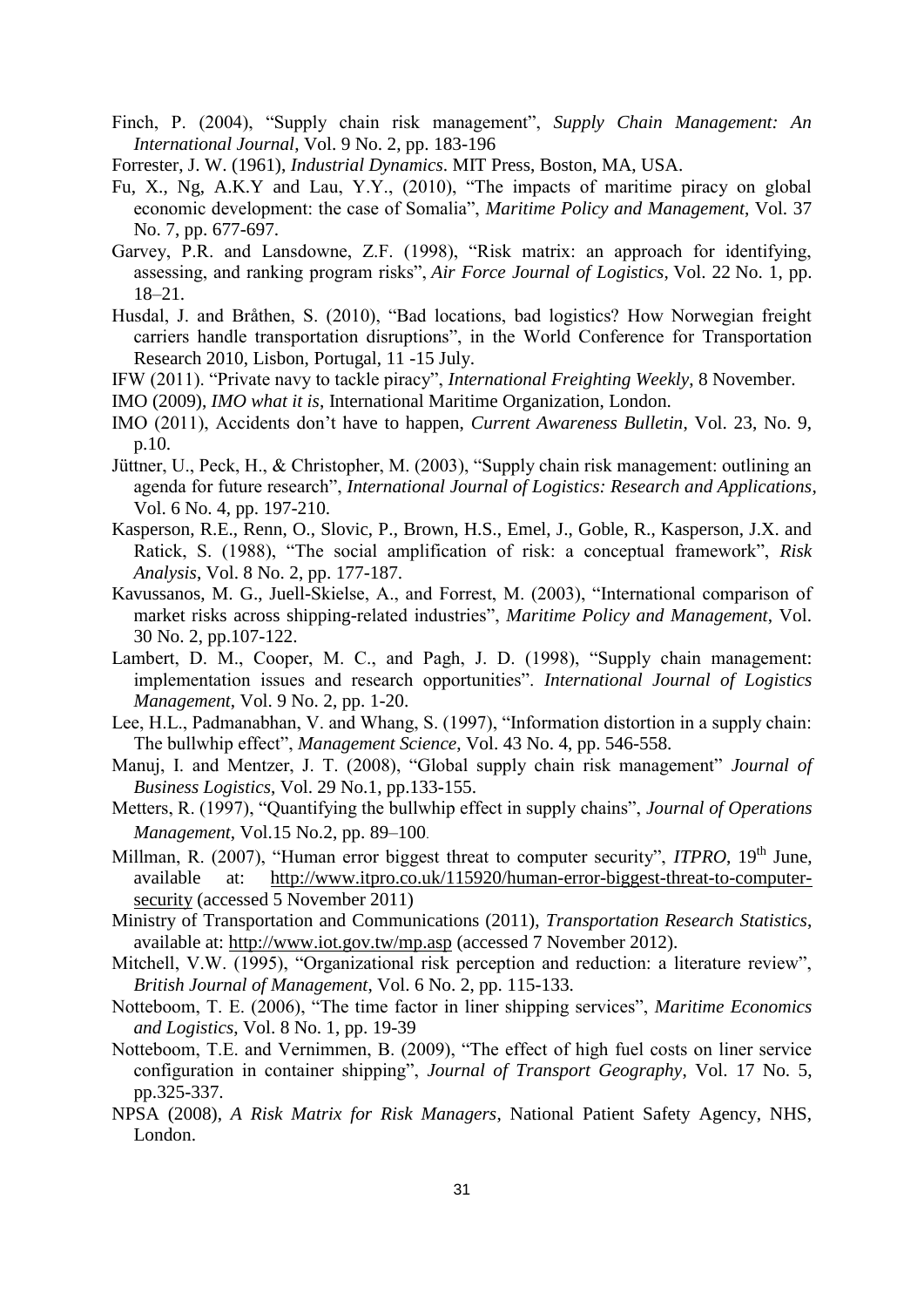- Paixão, A. C. and Marlow, P. B. (2003), "Fourth generation ports–a question of agility?". *International Journal of Physical Distribution and Logistics Management*, Vol. 33 No. 4, pp. 355-376.
- Qi, X.T. and Song, D.P. (2012), "Minimizing fuel emissions by optimizing vessel schedules in liner shipping with uncertain port times", *Transportation Research Part E*, Vol. 48 No.4, pp.863-880.
- Qi, Y. and Zhang, Q. (2008), "Research on Information Sharing Risk in Supply Chain Management", *2008 International Conference on Wireless Communications, Networking and Mobile Computing*, Dalian, China, pp.1-6.
- Ramayah, T. and Omar, R. (2010), "Information exchange and supply chain performance". *International Journal of Information Technology and Decision Making*, Vol. 9 No. 1, pp. 35-52.
- Rodrigue, J. P., Notteboom, T. and Pallis, A. A. (2011), "The financialization of the port and terminal industry: revisiting risk and embeddedness". *Maritime Policy and Management*, Vol. 38 No. 2, pp. 191-213.
- Ronen, D. (2011), "The effect of oil price on containership speed and fleet size", *Journal of the Operational Research Society*, Vol. 62, pp. 211-216.
- Seyoum, B. (2009), *Export-Import Theory, Practices, and Procedures*. Routledge, Oxon.
- Sharma, S. and Gupta, J. N. D. (2002), "Securing information infrastructure from information warfare", *Logistics Information Management*, Vol. 15 No. 5, pp. 414-422.
- Song, D.P. and Dong, J.X. (2011), "Flow balancing-based empty container repositioning in typical shipping service routes", *Maritime Economics and Logistics*, Vol. 13 No.1, pp.61- 77.
- Song, D.P., Zhang, J., Carter, J., Field, T., Marshall, J., Polak, J., Schumacher, K., Sinha-Ray, P. and Woods, J. (2005), "On cost-efficiency of the global container shipping network", *Maritime Policy and Management*, Vol. 32 No. 1, pp.15-30.
- Spekman, R.E. and Davis, E.W. (2004), "Risky business: expanding the discussion on risk and the extended enterprise", *International Journal of Physical Distribution & Logistics Management*, Vol. 34 No.5, pp. 414-433.
- Swabey, P. (2009), "European firms at risk of technological breakdown", Information-age, 10th December, available at: [http://www.information-age.com/channels/management-and](http://www.information-age.com/channels/management-and-skills/perspectives-and-trends/1101952/european-firms-at-risk-of-technological-breakdown.thtml)[skills/perspectives-and-trends/1101952/european-firms-at-risk-of-technological](http://www.information-age.com/channels/management-and-skills/perspectives-and-trends/1101952/european-firms-at-risk-of-technological-breakdown.thtml)[breakdown.thtml](http://www.information-age.com/channels/management-and-skills/perspectives-and-trends/1101952/european-firms-at-risk-of-technological-breakdown.thtml) (accessed 27 November 2011)
- Talley, W.K. (1996), "Determinants of cargo damage risk and severity: the case of containership accidents", *Logistics and Transportation Review*, Vol. 32 No. 4, pp. 377-388.
- Tseng, W.J., Ding, J.F., Chou, C.C., Hsu, F.T., Wang, Y.M., Liu, Y.N., Chang, N.W., and Wu, Y.W. (2012), "Risk analysis of cargos damages for aquatic products of refrigerated containers: shipping operators' perspective in Taiwan", *Information Management and Business Review*, Vol.4 No.2, pp. 86-94.
- Tummala, R. and Schoenherr, T. (2011), "Assessing and managing risks using the supply chain risk management process (SCRMP)", *Supply Chain Management: An International Journal*, Vol. 16 No. 6, pp. 474-483.
- Tzannatos, E.S. (2003), "A decision support system for the promotion of security in shipping", *Disaster Prevention and Management*, Vol. 12 No. 3, pp. 222-229.
- Vernimmen, B., Dullaert, W. and Engelen, S. (2007), "Schedule Unreliability in Liner Shipping: Origins and Consequences for the Hinterland Supply Chain", *Maritime Economics and Logistics*, Vol. 9 No. 3, pp. 193–213.
- Waters, C. D. J. (2007), *Supply Chain Risk Management – Vulnerability and Resilience in Logistics*. Biddles Ltd, King's Lynn, Norfolk.